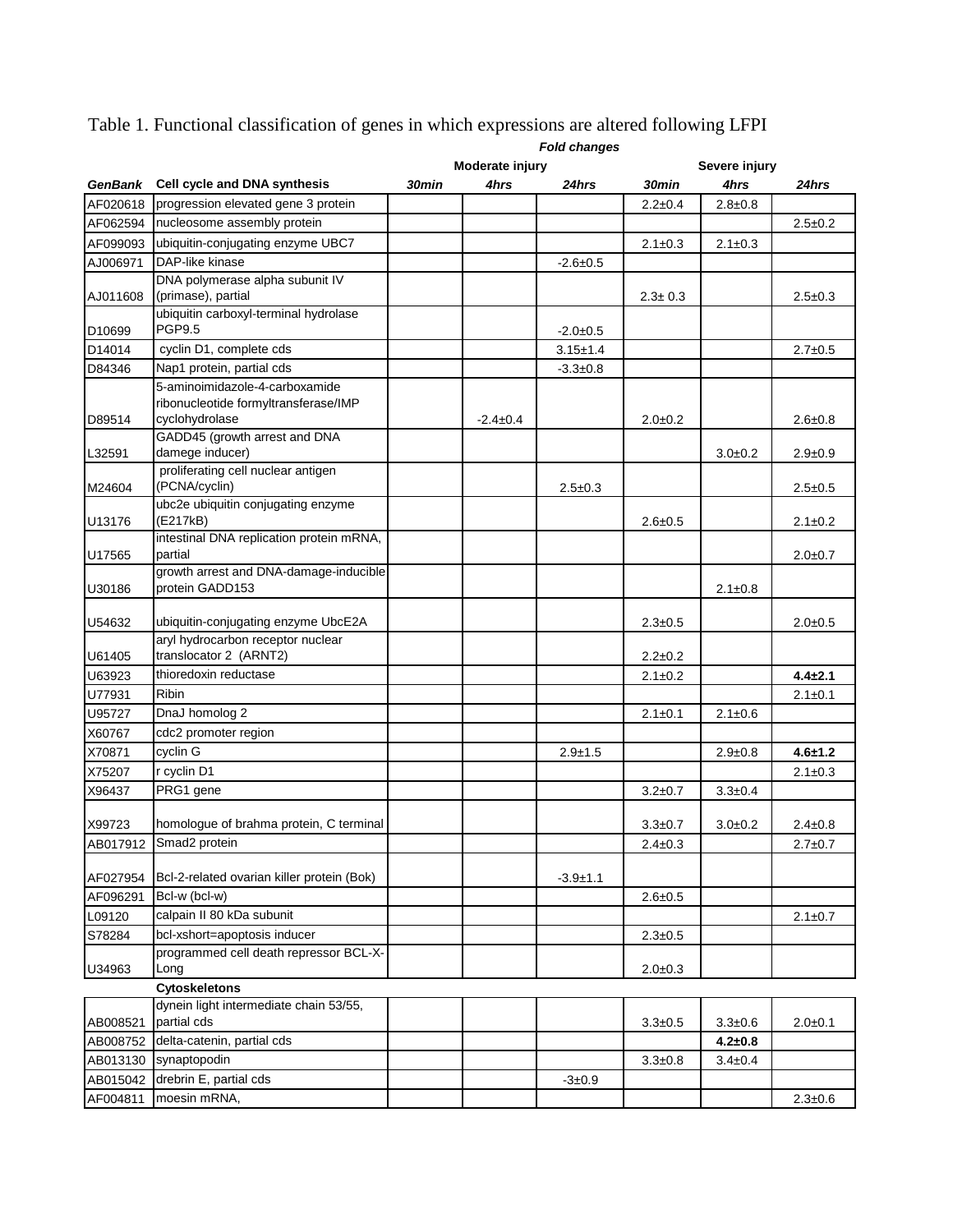| AF019043 | dynamin-like protein (DLP1)              |                |                |                | $2.8 \pm 0.5$ |                | $2.3 \pm 0.4$  |
|----------|------------------------------------------|----------------|----------------|----------------|---------------|----------------|----------------|
| AF020211 | DLP1 splice variant 1 (DLP1)             |                |                |                | $4.9 + 1.3$   | $2.3 \pm 0.1$  |                |
| AF020212 | DLP1 splice variant 2 (DLP1)             |                |                |                | $2.8 \pm 0.3$ |                |                |
|          | mytonic dystrophy kinase-related Cdc42-  |                |                |                |               |                |                |
| AF021935 | binding kinase (MRCK)                    |                |                |                | $4.3 \pm 1.2$ |                |                |
|          |                                          |                |                |                |               |                |                |
|          | myotonic dystrophy kinase-related Cdc42- |                |                |                |               |                |                |
| AF021936 | binding kinase MRCK-beta (MRCK-beta)     |                |                |                | $2.5 \pm 0.8$ | $2.3 \pm 0.5$  |                |
| AF035953 | kinesin-related protein KRP4 (KRP4)      |                |                |                | $2.3 \pm 0.5$ |                |                |
| AF054618 | cortactin isoform C                      |                | $-2.1 \pm 0.7$ |                | $2.5 \pm 0.4$ |                |                |
| AF060116 | cortactin-binding protein 1              |                |                |                | $2.9 \pm 0.3$ |                |                |
|          | P41-Arc, (actin-related protein 2/3      |                |                |                |               |                |                |
| AF083269 | complex subunit 1b)                      |                |                | $3.9 + 1.3$    |               |                | $4.1 \pm 1.7$  |
| AF083330 | kinesin-like protein KIF3C (KIF3C)       |                |                |                | $4.9 \pm 0.4$ |                | $2.1 \pm 0.2$  |
| AJ002556 | STOP protein                             |                |                |                | $2.2 \pm 0.2$ |                |                |
| D42137   | annexin V                                |                |                | $3.1 \pm 0.6$  |               |                |                |
| D88461   | N-WASP                                   |                |                |                | $5.0 + 1.8$   | $5.1 + 0.8$    | $3.5 + 0.5$    |
| J02780   | tropmyosin (TM-4                         |                |                |                |               | $2.3 \pm 0.6$  | $2.7 \pm 0.5$  |
|          | cyclase-associated protein homologue     |                |                |                |               |                |                |
| L11930   | (MCH1)                                   |                | $-2.6 \pm 0.7$ |                | $2.3 \pm 0.4$ |                | $3.2 \pm 0.7$  |
| L13039   | annexin II                               |                |                | $3.4 \pm 0.9$  |               | $2.7 \pm 0.5$  | $5.0 + 0.1$    |
|          | tropomyosin non-muscle isoform NM3       |                |                |                |               |                |                |
| L24776   | (TPM-gamma)                              |                |                |                |               | $-2.1 \pm 0.3$ |                |
| M25638   | smallest neurofilament protein (NF-L)    |                |                |                | $3.3 + 0.3$   | $2.1 \pm 0.2$  | $2 + 0.4$      |
| M34384   | nestin mRNA                              |                |                |                |               |                | $2.3 \pm 0.38$ |
| M83107   | SM22 mRNA                                |                |                | $7.3 + 2.42$   | 4.1±0.8       |                | $5.9 + 1.7$    |
|          | protein phosphatase 1M 110 kda           |                |                |                |               |                |                |
| S74907   | regulatory subunit                       |                |                |                | $2.9 \pm 0.5$ | $3.7 \pm 0.2$  |                |
| S77900   | myosin regulatory light chain isoform C  |                |                |                |               |                | $2.1 \pm 0.2$  |
| U38481   | ROK-alpha                                |                |                |                | $2.9 \pm 0.2$ | $3.3 + 1.3$    |                |
| U50707   | P35 mRNA                                 |                |                |                | $6.0 + 1.3$   | $2.0 + 0.4$    | $2.9 \pm 0.8$  |
| U52950   | DLP1 splice variant 2 (DLP1)             |                | $-2.3 \pm 0.1$ |                | $2.8 + 0.6$   |                |                |
| U59240   | N-tropomodulin mRNA                      |                | $2.9 + 0.2$    |                |               |                |                |
| U60416   | myr 6 myosin heavy chain mRNA            | $-2.5+0.5$     |                |                |               |                |                |
|          | Ssecks 322 mRNA, 3' untranslated         |                |                |                |               |                |                |
| U75404   | region, partial                          |                |                | $2.2 \pm 0.3$  |               | $2.5 + 0.5$    | $2.3 \pm 0.8$  |
| U75920   | APC binding protein EB1                  |                |                |                | $2.6 + 0.8$   |                |                |
| X03369   | beta-tubulin T beta15                    |                |                | $2.1 \pm 0.4$  |               |                |                |
| X05566   | myosin regulatory light chain (RLC)      |                |                | $2.8 \pm 0.3$  |               |                | $2.8 + 0.5$    |
| X06801   | vaskular alpha-actin                     |                |                |                | $2.4 \pm 0.4$ |                |                |
| X16623   | neuraxin                                 |                |                |                |               | $2.1 \pm 0.4$  |                |
| X17682   | microtubule associated protein MAP2      |                |                |                |               | $-2.5+0.1$     |                |
| X52840   | smooth muscle myosin RLC-B               | $-3.1 \pm 3.5$ |                |                |               |                |                |
|          | myosin regulatory light chain(RLC-A),    |                |                |                |               |                |                |
| X54617   | exon 4                                   |                |                | $5.9 + 1.8$    |               |                | $4.4 \pm 1.4$  |
|          | Vimentin (glial intermediate filament    |                |                |                |               |                |                |
| X62952   | proteins)                                |                |                | $12.1 \pm 2.2$ | $2.2 \pm 0.5$ |                | $7.9 + 1.2$    |
| X67788   | ezrin p81                                |                |                | $2.5 \pm 0.1$  |               |                |                |
| X70706   | T-plastin                                |                |                |                | $2.2 \pm 0.8$ |                |                |

## **ECM and cell adhersive molecules**

| L00191 | <b>Ifibronectin</b>         |  |         | 4.6±0.9 |
|--------|-----------------------------|--|---------|---------|
| L14851 | ,,,,<br>Ineurexin III-alpha |  | 3.0±0.8 |         |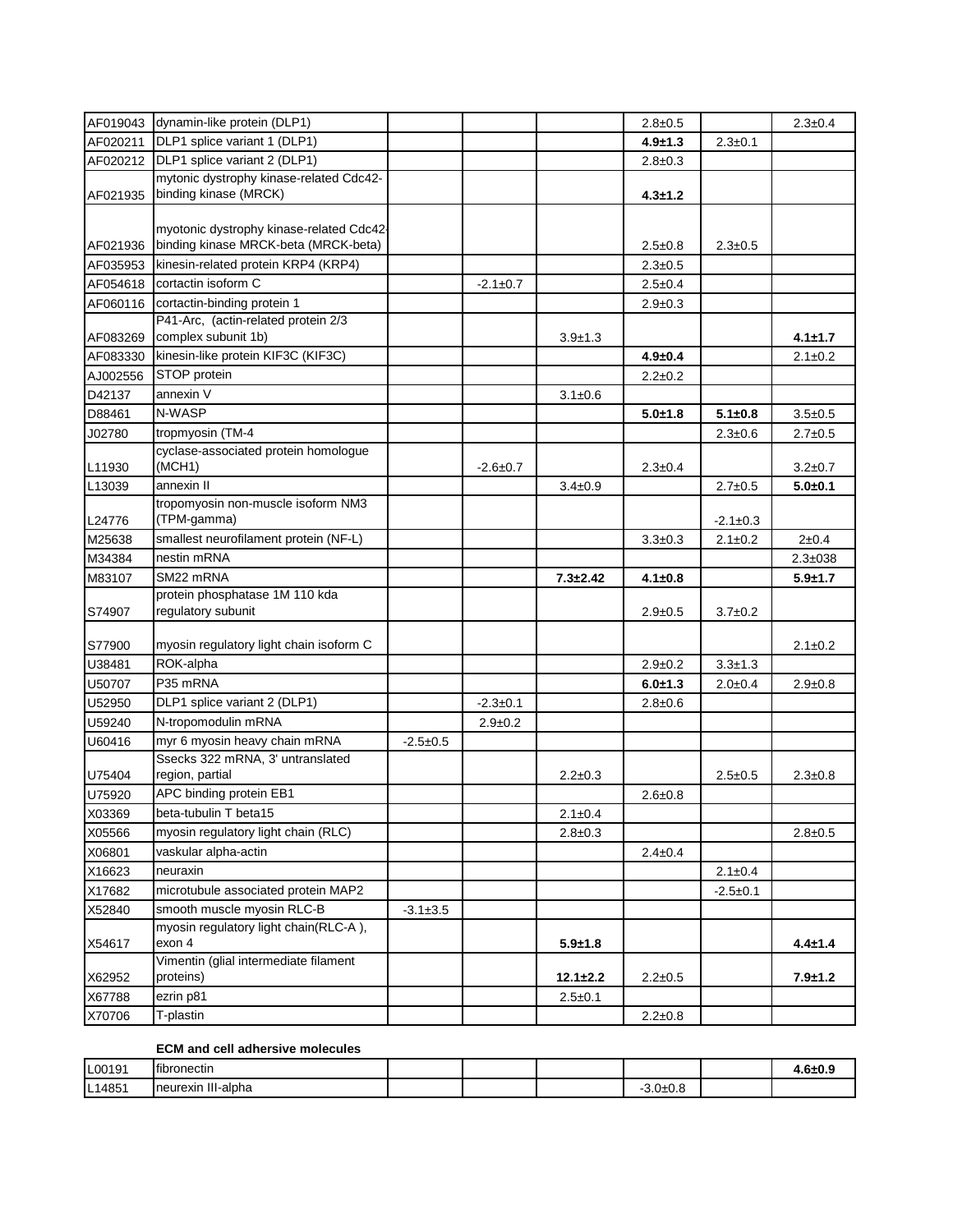| M21476   | iodothyronine 5'-monodeiodinase (5'-MD)                        |             |                |                | $2.9 \pm 0.6$ |                | $2.6 \pm 0.2$ |
|----------|----------------------------------------------------------------|-------------|----------------|----------------|---------------|----------------|---------------|
| M27207   | alpha-1 type I collagen                                        |             | $-3.1 \pm 1.3$ |                |               |                |               |
| M61875   | glycoprotein CD44 (CD44)                                       |             | $2.6 + 0.5$    |                |               | $3.4 \pm 0.7$  | $4.7 \pm 1.2$ |
| M69246   | collagen-binding protein (gp46)                                |             |                |                |               |                | $5 + 0.7$     |
| M97161   | neurocan mRNA                                                  |             |                |                |               |                | $4.1 \pm 1.9$ |
| S61865   | syndecan=heparan sulfate proteoglycan<br>core protein          |             |                |                |               |                | $2.0 + 0.5$   |
| S66184   | lysyl oxidase {3' region}                                      |             |                |                |               |                | $2.7 \pm 0.8$ |
| S81353   | sulfated glycoprotein-1                                        |             |                | $-3.2+0.2$     |               |                |               |
|          | alpha 1 type I collagen mRNA, 3'                               |             |                |                |               |                |               |
| U75405   | untranslated region                                            |             | $-2.4 \pm 0.5$ |                |               |                |               |
| U81035   | ankyrin binding cell adhesion molecule<br>neurofascin          |             |                |                | $2.8 \pm 0.7$ |                |               |
| U82612   | fibronectin (fn-1) gene, partial                               |             |                |                |               |                | $2.6 + 1.0$   |
| X05834   | fibronectin gene 3'end                                         |             |                | $3.8 + 0.4$    |               | $2.4 \pm 0.3$  | $6.6 + 2.0$   |
| X63143   | neuroglycan, partial (n-syndecan)                              |             |                |                | $4.2 \pm 0.2$ | $3.7 \pm 1.0$  |               |
| X63722   | vascular cell adhesion molecule-1                              |             |                |                |               | $2.7 \pm 0.6$  |               |
| X65036   | H36-alpha7 integrin alpha chain                                |             |                |                |               |                | $2.8 \pm 0.9$ |
|          |                                                                |             |                |                |               |                |               |
| X76489   | CD9 mRNA for cell surface glycoprotein                         |             |                |                |               |                | $3.0 + 0.5$   |
| X78949   | prolyl 4-hydroxylase alpha subunit                             |             |                |                |               | $2.65 \pm 0.3$ |               |
| X99338   | glycoprotein 65                                                |             |                | $-3.1 \pm 0.9$ |               |                |               |
|          | Growth factors, cytokines and                                  |             |                |                |               |                |               |
|          | hormones and receptors<br>BRL-3A binding protein (insulin-like |             |                |                |               |                |               |
| A09811   | growth factor binding proteins)                                |             |                | $4.9 \pm 1.4$  |               |                | $4.6 + 1.2$   |
| AF009329 | enhancer-of-split and hairy-related<br>protein 1 (SHARP-1)     |             | $2+0.2$        |                |               |                |               |
|          | enhancer-of-split and hairy-related                            |             |                |                |               |                |               |
| AF009330 | protein 2 (SHARP-2)                                            |             |                |                | $2.8 \pm 0.4$ | $4.7 \pm 0.3$  |               |
|          |                                                                |             |                |                |               |                |               |
| AF023087 | nerve growth factor induced factor A                           |             | $2.4 \pm 0.1$  |                | $2.5 \pm 0.3$ |                |               |
| AF036335 | NonO/p54nrb homolog<br>WAP four-disulfide core domain protein  |             |                |                | $3.0 + 0.4$   | $4.2 \pm 0.8$  | $2.2 \pm 0.3$ |
| AF037272 | (ps20)                                                         |             |                |                | $2.3 \pm 0.7$ |                |               |
| AF075383 | suppressor of cytokine signaling-3<br>$(SOCS-3)$               |             |                |                |               | $4.9 \pm 0.6$  |               |
| AF083418 | insulin receptor substrate-2 (IRS-2)                           |             |                |                |               | $3.5 \pm 0.4$  |               |
|          | GAS-7 protein                                                  |             |                |                | $3.7 \pm 0.7$ |                |               |
| AJ003148 |                                                                |             |                |                | $3.1 \pm 0.6$ |                |               |
| D10106   | platelet-derived growth factor A chain                         |             |                |                | $2.6 \pm 0.6$ |                |               |
| D11445   | gro,                                                           |             | $4.4 \pm 0.7$  |                | $4.3 + 2.8$   | $7.2 + 1.8$    |               |
| D12498   | FGF receptor-1                                                 |             |                |                | $2.7 \pm 0.2$ | $2.3 \pm 0.2$  |               |
| D26154   | RB109 (brain specific protein)                                 |             | $-2.2 \pm 0.3$ |                | $2.3 \pm 0.5$ |                |               |
| D82074   | BHF-1(neurogenic differntialtion 1)                            |             | $-2.1 \pm 0.2$ |                |               | $-2.0+0.2$     |               |
|          | insulin growth factor-binding protein                          |             |                |                |               |                |               |
| J04486   | <b>mRNA</b>                                                    | $4.2 + 1.8$ |                | $5 + 1.1$      |               |                | $2.6 + 0.3$   |
| L05489   | heparin-binding EGF-like growth factor<br>mRNA,                |             |                |                |               | $2.4 \pm 0.1$  |               |
| L08595   | nuclear receptor (RNR-1)                                       |             |                |                | $3.2 \pm 0.5$ | $2.3 \pm 1.0$  |               |
|          | insulin-induced growth-respons protein                         |             |                |                |               |                |               |
| L13619   | $(CL-6)$                                                       |             |                |                |               | 2.6±0.2        |               |
| L20913   | vascular endothelial growth factor form 3                      |             |                |                | $2.6 + 0.6$   | $4.0 + 0.8$    |               |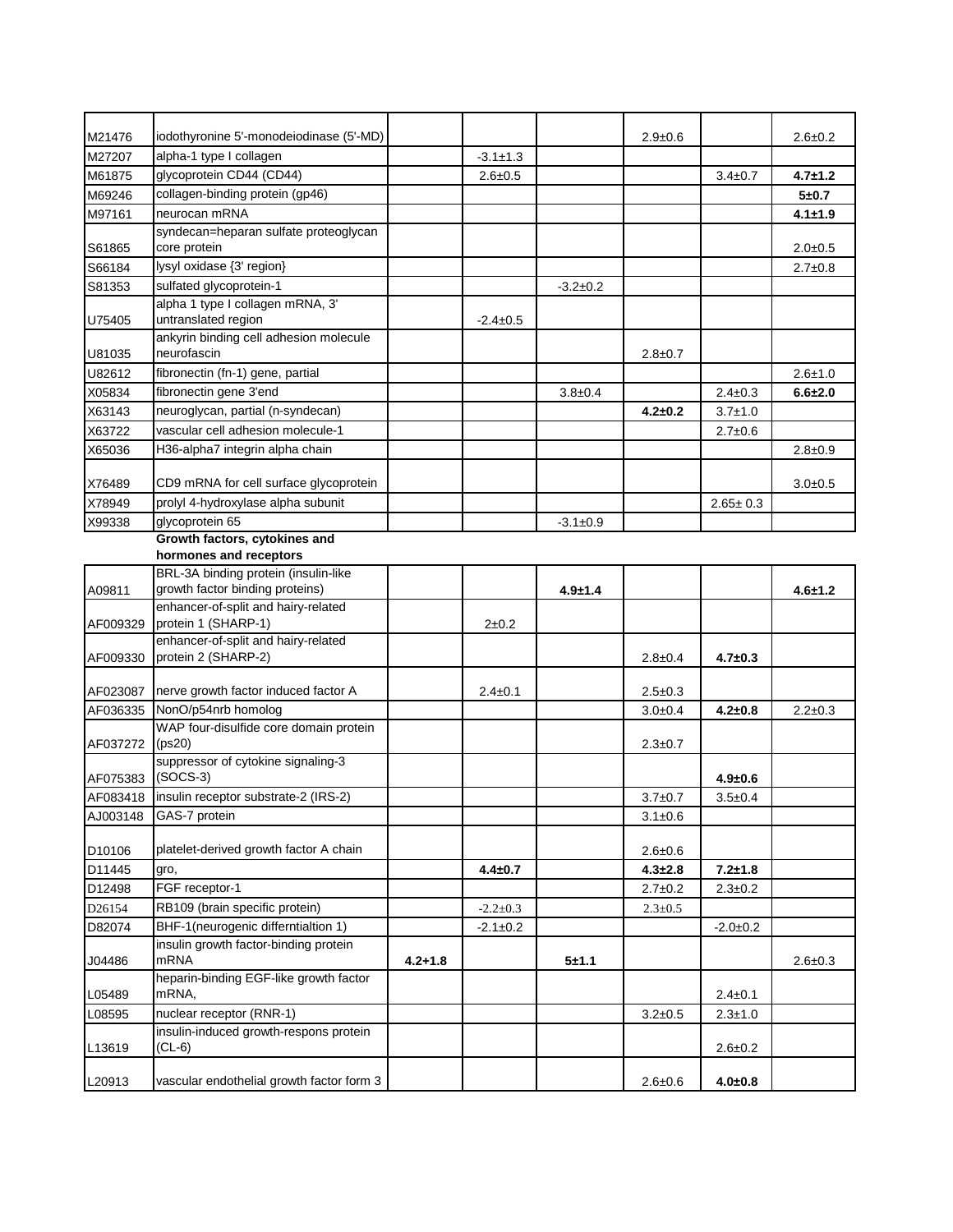| L25633   | neuroendocrine-specific protein<br>(RESP18)                                 |              |                |                |               |                | $2+0.1$       |
|----------|-----------------------------------------------------------------------------|--------------|----------------|----------------|---------------|----------------|---------------|
| L26292   | FSH-regulated protein                                                       |              |                |                | $2.2 \pm 0.2$ |                |               |
| M12112   | angiotensinogen mRNA, 3' flank                                              |              |                |                |               | $-2+0.1$       | $-4.0 + 1.1$  |
|          | glioma-derived vascular endothelial cell                                    |              |                |                |               |                |               |
| M32167   | growth factor                                                               |              |                |                |               | $2.1 \pm 0.1$  |               |
|          | NGF-inducible anti-proliferative putative                                   |              |                |                |               |                |               |
| M60921   | secreted protein (PC3)                                                      |              |                |                | $16.7 + 3.7$  | $2.4 \pm 0.4$  |               |
| M91595   | insulin-like growth factor binding protein-2<br>gene                        |              |                |                |               |                | $2.6 \pm 0.2$ |
|          | fibroblast growth factor receptor 1 beta-                                   |              |                |                |               |                |               |
| S54008   | isoform                                                                     | $-3.7 + 1.2$ |                |                | $2.5 + .2$    | $2 + 0.1$      |               |
|          | ciliary neurotrophic factor receptor alpha                                  |              |                |                |               |                |               |
| S54212   | component                                                                   |              |                |                |               |                | $2.7 \pm 0.9$ |
|          | Narp=neuronal activity-regulated                                            |              |                |                |               |                |               |
| S82649   | pentraxin                                                                   |              | $4.9 + 1$      |                |               | $16.4 \pm 3.8$ |               |
| U19866   | growth factor (Arc)                                                         |              | $5.6 + 0.9$    |                | $6.8 + 1.7$   | $3.7 + 0.3$    |               |
|          | estrogen-responsive uterine mRNA,                                           |              |                |                |               |                |               |
| U53184   | partial                                                                     |              |                | $2.1 \pm 0.3$  |               |                |               |
| U95178   | DOC-2 p59 isoform (growth inhibitory in<br>human prostatic carcinoma cells) |              |                | $3.1 \pm 0.7$  |               |                | $4.0 + 1.1$   |
| X62322   | epithelin 1 and 2                                                           |              |                | $2.5 \pm 0.2$  |               |                |               |
|          | fibroblast growth factor receptor 2b,                                       |              |                |                |               |                |               |
|          | keratinocyte growth factor receptor                                         |              |                |                |               |                |               |
| Z35138   | (2117bp)                                                                    |              |                |                | $4.3 + 0.7$   | $2.6 + 0.4$    | $2.3 \pm 0.4$ |
| Z46882   | TOAD-64                                                                     |              | $-3.3 \pm 0.6$ |                |               |                |               |
|          | Inflammation, immune response and                                           |              |                |                |               |                |               |
|          | glia specific genes                                                         |              |                |                |               |                |               |
| AF028784 | <b>GFAP</b>                                                                 |              |                | $2.3 + 0.3$    |               |                | $5.5 + 2.2$   |
| AF030358 | chemokine CX3C mRNA                                                         |              |                | $-2.6 \pm 0.6$ |               |                |               |
| AF074608 | MHC class I antigen (RT1.EC2) gene                                          |              |                |                |               |                | $2.5 \pm 0.4$ |
| AF087943 | CD14 mRNA, complete cds                                                     |              |                |                |               | $3.8 + 0.4$    | $3.9 + 1.0$   |
|          | monocyte differentiation antigen CD14                                       |              |                |                |               |                |               |
| AF087944 | gene, promoter region and partial cds                                       |              |                |                |               | $2.5 + 0.5$    | $2.2 \pm 0.4$ |
| D00403   | interleukin-1 alpha                                                         |              | $3.0 + 0.3$    |                |               |                |               |
|          | MOBP, myelin-associated                                                     |              |                |                |               |                |               |
| D28110   | oligodendrocytic basic protein                                              |              | $-2.2 \pm 0.3$ | $-10.3 + 2.7$  | $2.9 \pm 0.2$ |                |               |
| D38468   | <b>BIT</b>                                                                  |              |                |                | $2 + 0.1$     |                |               |
| E01884   | IL-1 beta                                                                   |              | $2.5 \pm 0.2$  |                | $2.3 \pm 0.7$ | $4.4 \pm 0.1$  |               |
| J02962   | IgE binding protein                                                         |              |                | $9.1 + 3.2$    |               | $2.9 \pm 0.3$  | $9.1 \pm 2.9$ |
| J03627   | S-100 related protein                                                       |              |                | $6.7 + 1.7$    |               |                | $5.2 + 1.6$   |
| J04488   | prostaglandin D synthetase                                                  |              |                |                | $2.1 \pm 0.2$ |                |               |

| 1904400 | $P$ $O$ $S$ $O$ $O$ $H$ $O$ $H$ $O$ $H$ $O$ $H$ $O$ $H$ $O$ $H$ $O$ $H$ $O$ $H$ $O$ $H$ $O$ $H$ $O$ $H$ $O$ $H$ $O$ $H$ $O$ $H$ $O$ $H$ $O$ $H$ $O$ $H$ $O$ $H$ $O$ $H$ $O$ $H$ $H$ $O$ $H$ $O$ $H$ $O$ $H$ $H$ $O$ $H$ $H$ $O$ $H$ $H$ $O$ $H$ $H$ $O$ $H$ $H$ $H$ $O$ $H$ $H$ $H$ $H$ $H$ $H$ $H$ $H$ |               |             | 2.120Z        |                            |               |
|---------|---------------------------------------------------------------------------------------------------------------------------------------------------------------------------------------------------------------------------------------------------------------------------------------------------------|---------------|-------------|---------------|----------------------------|---------------|
| K00512  | myelin basic protein (mbp) gene mrna                                                                                                                                                                                                                                                                    |               | $-2.8+0.9$  |               |                            |               |
| L00981  | lymphotoxin (TNF-beta)                                                                                                                                                                                                                                                                                  |               |             | $4.7 \pm 2.0$ |                            |               |
| L25925  | cyclooxygenase-2 mRNA, complete cds                                                                                                                                                                                                                                                                     |               |             |               | $2.9 + 1$                  |               |
| L40364  | MHC class I RT1.O type -149 processed<br>pseudogene                                                                                                                                                                                                                                                     |               |             |               |                            | $2.4 \pm 0.2$ |
| M15562  | MHC class II RT1.u-D-alpha chain                                                                                                                                                                                                                                                                        |               | $7.3 + 5.3$ |               | $2.1 \pm 0.3$              | $2.6 \pm 0.4$ |
| M24324  | MHC class I RT1 (RTS) mRNA (u<br>haplotype)                                                                                                                                                                                                                                                             |               |             |               |                            | $2.3 \pm 0.3$ |
| M25888  | lipophilin mRNA                                                                                                                                                                                                                                                                                         |               |             |               |                            | $-2.0+0.1$    |
| M26744  | IL-6                                                                                                                                                                                                                                                                                                    |               |             |               | $2.8 \pm 0.4$              |               |
| M32062  | Fc-gamma receptor                                                                                                                                                                                                                                                                                       | $3.5 \pm 0.1$ |             |               | $3.0+0.3$<br>$3.4 \pm 0.3$ | $2.0+0.2$     |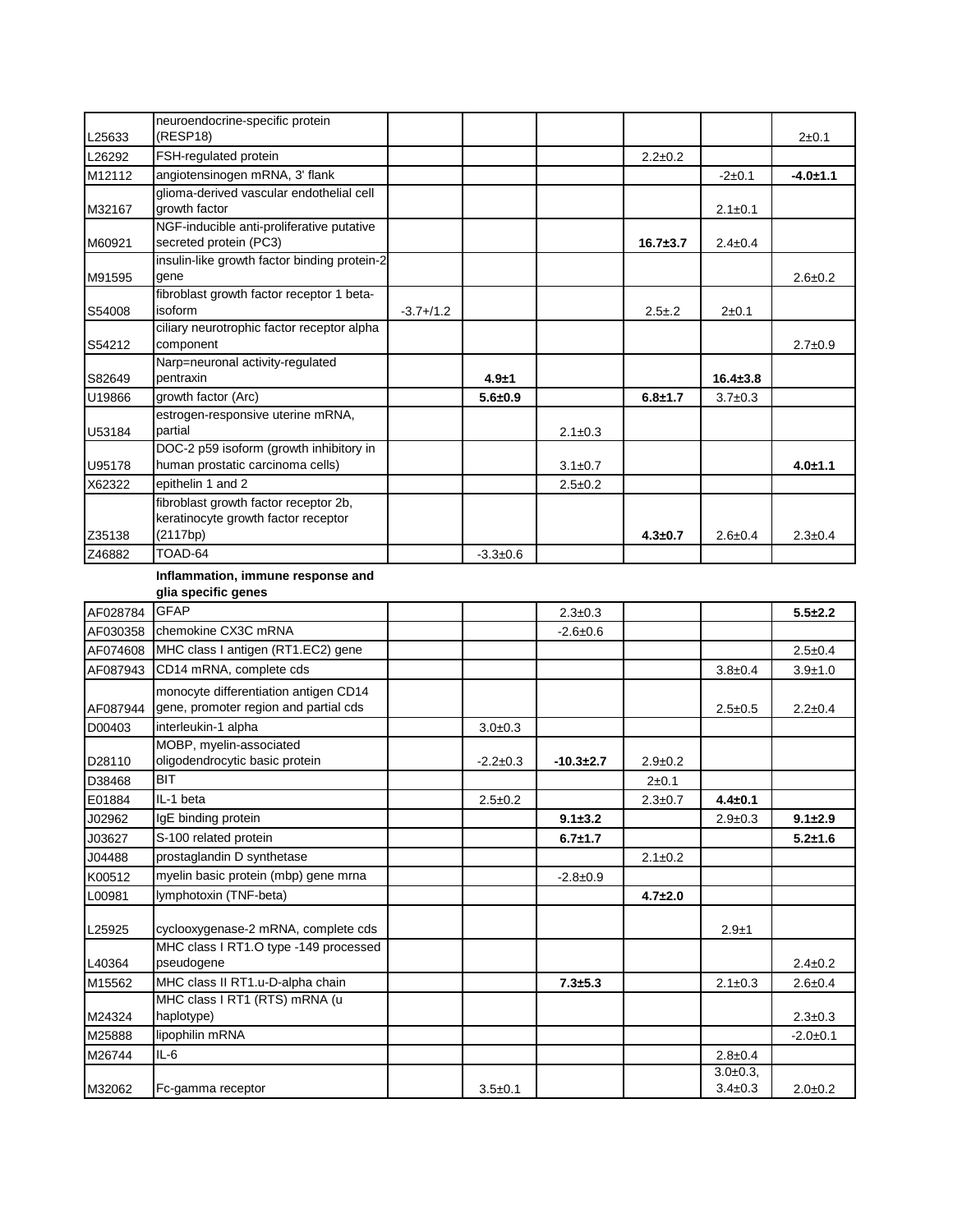|          | leukocyte common antigen related                                 |              |                |                |               |               |                |
|----------|------------------------------------------------------------------|--------------|----------------|----------------|---------------|---------------|----------------|
| M60103   | protein mRNA                                                     |              |                |                |               |               | $2.3 \pm 0.3$  |
| M98820   | IL-1 beta                                                        |              | $3.7 \pm 0.6$  |                | $3.0 + 0.9$   | $5.2 + 0.4$   |                |
|          | myelin protein SR13=growth-arrest-                               |              |                |                |               |               |                |
| S55427   | specific Gas-3 homolog                                           |              |                |                |               |               | $2.1 \pm 0.1$  |
| S67722   | cyclooxygenase isoform COX-2                                     |              | $6.0 + 1.0$    |                | $3.4 \pm 1.0$ | $5.1 \pm 0.7$ | $2.2 \pm 0.6$  |
| S87522   | leukotriene A4 hydrolase                                         | $-3.5 + 2.5$ |                |                |               |               |                |
|          | macrophage inflammatory protein-1 beta                           |              |                |                |               |               |                |
| U06434   | (MIP-1 beta)                                                     |              | $6 + 0.2$      |                |               | $6.6 + 1.3$   |                |
| U18729   | cytochrome b558 alpha-subunit mRNA                               |              |                |                |               |               | $4.4 \pm 2.1$  |
| U22414   | macrophage inflammatory protein-1<br>alpha                       |              | 11±1.4         |                | $6.1 \pm 1.4$ | $13.7 + 1.0$  |                |
| U31367   | myelin protein MVP17                                             |              |                | $-2.1 \pm 0.4$ |               |               | $-2.4 \pm 0.3$ |
|          | MHC class II-like beta chain (RT1.DMb)                           |              |                |                |               |               |                |
| U31599   | mRNA, partial cds                                                |              |                |                |               |               | $2.7 \pm 1.3$  |
| U48592   | IL-1 R accessory protein                                         |              |                |                | $2.0 + 0.3$   |               |                |
| U68272   | interferon gamma receptor                                        |              |                |                |               |               | $2.8 \pm 0.7$  |
| X03015   | OX-8 antigen                                                     |              |                |                |               |               | $2.5 \pm 1.0$  |
|          |                                                                  |              |                |                |               |               |                |
| X06554   | myelin-associated glycoprotein (S-MAG)                           |              |                | $-2.5+0.6$     |               |               |                |
| X61381   | interferon induced mRNA                                          |              | $2.9 + 0.5$    | $4.1 \pm 0.2$  |               | $5 + 1.3$     | $6.5 + 0.7$    |
| X71127   | complement protein C1q beta chain                                |              |                | $2.9 \pm 0.5$  |               |               | $4.3 + 2.6$    |
|          | Ion channels and transporters                                    |              |                |                |               |               |                |
|          |                                                                  |              |                |                |               |               |                |
| AB015432 | LAT1 (L-type amino acid transporter 1)                           |              |                |                |               |               | $2.6 + 0.8$    |
| AF004017 | Na+bicarbonate cotransporter                                     |              |                |                |               | $-2.2+0.4$    | $-2.7+0.4$     |
| AF021923 | potassium-dependent sodium-calcium<br>exchanger (NCKX2)          |              | $-2.1 \pm 0.3$ |                |               |               |                |
| AF038571 | glutamate transporter                                            |              |                |                | $2.1 \pm 0.1$ |               |                |
| AF048828 | voltage dep. anion channel                                       |              | $-2.6+0.9$     | $-4.4 \pm 0.4$ | $2.4 \pm 0.3$ |               |                |
| AF049239 | voltage-gated sodium channel rPN4                                |              |                |                |               |               |                |
|          | class A calcium channel variant riA-II                           |              |                |                | $3.3 + 0.4$   |               |                |
| AF051527 | (BCCA1)                                                          |              |                |                | $3.1 \pm 0.6$ |               |                |
| AF083341 | calcium-activated potassium channel<br>(SLON-1), partial         |              |                |                | $2.0 + 0.5$   |               |                |
|          | Na-K-2Cl cotransporter (Nkcc1) mRNA,                             |              |                |                |               |               |                |
| AF086758 | partial cds                                                      |              |                |                | $2.6 \pm 0.3$ | $2.1 \pm 0.2$ | $2.1 \pm 0.4$  |
| AF087453 | potassium channel (KCNQ2)                                        |              |                |                | $3.1 \pm 0.7$ |               |                |
| AF091247 | potassium channel (KCNQ3)                                        |              |                |                | $2.7 \pm 0.1$ |               |                |
|          |                                                                  |              |                |                |               |               |                |
| AJ001290 | sodium myo-inositol transporter (SMIT)                           |              |                |                | $2.6 + 0.9$   | $2.9 + 1.0$   | $2.5 \pm 0.4$  |
| D13962   | neuron glucose transporter                                       |              |                |                | $3.5 \pm 1.3$ |               |                |
| D13985   | chloride channel RCL1                                            |              | $-2.6 \pm 0.2$ |                | $2.5 \pm 0.5$ |               |                |
| D87991   | UDP-galactose transporter related<br>isozyme 1                   |              |                |                |               |               | $2.4 \pm 0.7$  |
|          | Na+, K+-ATPase (EC 3.6.1.3) beta2                                |              |                |                |               |               |                |
| D90048   | subunit gene and 5' flank                                        |              |                |                | $7.5 + 0.2$   | $6.4 \pm 0.8$ | $5.7 \pm 1.4$  |
| D90049   | Na+, K+ -ATPase (EC 3.6.1.3) alpha2<br>subunit gene and 5' flank |              |                |                | $6.2 + 2.0$   | $6.4 \pm 0.8$ |                |
| J04629   | (Na+, K+)-ATPase-beta-2 subunit                                  |              |                |                | $3.6 + 0.2$   | $2.3 \pm 0.3$ |                |
|          | plasma membrane calcium ATPase                                   |              |                |                |               |               |                |
| L05557   | isoform 2 gene, exon n+3 and partial cds                         |              |                |                | $2.6 + 0.4$   | $2.0 + 0.4$   |                |
| L11236   | Na/H exchanger                                                   |              |                |                | $2.3 \pm 0.5$ |               |                |
|          |                                                                  |              |                |                |               |               |                |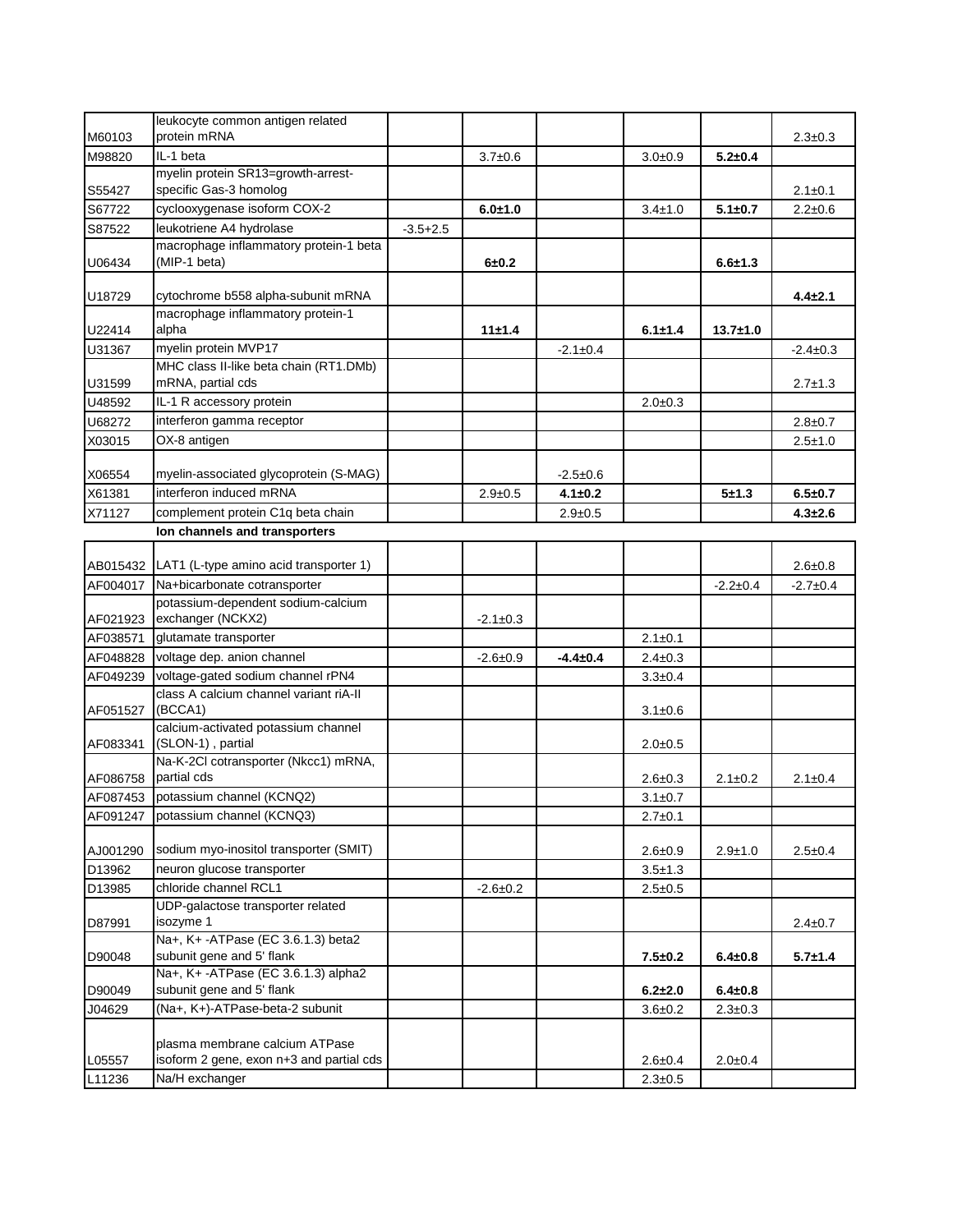| L35558   | neuronal glutamate/aspartate transporter                                         |                |                | $2.7 \pm 0.7$  |                |               |
|----------|----------------------------------------------------------------------------------|----------------|----------------|----------------|----------------|---------------|
| L39018   | sodium channel protein 6 (SCP6)                                                  |                |                | $2.5 \pm 0.5$  |                | $2.0 + 0.1$   |
| M13979   | Rat brain glucose-transporter protein                                            |                |                |                | $4.9 + 1.4$    |               |
| M22254   | sodium channel II mRNA                                                           |                | $-2.6 \pm 0.2$ |                |                |               |
| M27159   | potassium channel-Kv2 gene, partial cds                                          |                |                |                |                | $2.3 \pm 0.2$ |
| M28648   | Na, K-ATPase alpha-2 subunit                                                     |                | $-3.9+0.5$     |                | $2.0 + 0.4$    |               |
|          |                                                                                  |                |                |                |                |               |
| M59980   | voltage-gated K+ channel protein (RK5)<br>sodium/potassium ATPase alpha-1        |                |                |                | $-2.1 \pm 0.2$ |               |
| M74494   | subunit truncated isoform                                                        | $-2.4 \pm 0.1$ | $-5.6 + 0.6$   | $3.3 + 0.1$    |                |               |
| M80804   | cystine and dibasic and neutral amino<br>acids                                   | $-2.7 \pm 1.0$ |                |                |                | $2.5 + 1.1$   |
| M86621   | dihydropyridine-sesitive L-type calcium<br>channel alpha-2 subunit (CCHL2A) gene |                |                | $-2.1 \pm 0.3$ |                |               |
| M99222   | pore-forming calcium channel alpha-1<br>subunit                                  |                |                | $3.6 + 0.4$    | $2.8 \pm 0.3$  |               |
| S67769   | cardiac sodium/calcium exchanger                                                 |                |                |                |                | $2.2 \pm 0.2$ |
| S75687   | glutamate/aspartate transporter                                                  | $-3.0+0.2$     |                | $6.8 + 2.6$    | $2.4 \pm 0.4$  | $4.0 + 0.8$   |
| S76742   | neurotransmitter transporter rB21a                                               |                |                | $2.5 \pm 0.4$  |                | $2.4 \pm 0.8$ |
| S82233   | rBSC2=Na-K-CI cotransporter homolog                                              |                |                | $2.4 \pm 0.6$  |                |               |
| U08141   | Na+-Ca2+ exchanger NCX2 isoform                                                  |                |                | $2.9 \pm 0.4$  | $2.8 + 0.5$    |               |
|          | GIRK1/KGA inwardly rectifying                                                    |                |                |                |                |               |
| U09243   | potassium channel                                                                |                |                | $2.3 \pm 0.7$  |                |               |
| U17133   | zinc transporter ZnT-1 (ZnT-1)                                                   |                |                | $2.2 \pm 0.5$  |                |               |
| U37147   | sodium channel beta 2 subunit (SCNB2)                                            |                |                | $3.1 \pm 1.0$  | $2.7 \pm 0.6$  |               |
| U81518   | urea transporter (UT3)                                                           |                |                |                |                | $2.1 \pm 0.6$ |
| U88036   | brain digoxin carrier protein mRNA                                               | $-3.7+0.9$     |                |                |                |               |
| X12589   | voltage-dependent potassium channel<br>protein                                   |                |                |                | $2.1 \pm 0.1$  |               |
| X16476   | potassium channel protein                                                        |                |                | $2.6 \pm 0.3$  | $2.3 + 0.1$    |               |
| X57523   | mtp1 mRNA                                                                        | $2.5 \pm 0.3$  |                |                |                |               |
| X62841   | potassium channel protein (2858 bp)                                              |                |                |                | $2.1 \pm 0.2$  |               |
| X63375   | Na, K-ATPase beta-1 subunit                                                      |                |                | $3.3 \pm 0.2$  | $2.6 + 0.5$    | $3.4 \pm 0.8$ |
| X63744   | glutamate/aspartate transporter protein                                          |                |                |                | $-2.6 \pm 0.7$ |               |
| X70662   | K+ channel protein, beta subunit                                                 |                |                | $5.6 + 0.6$    | $3.6 + 0.7$    | $2.6 + 0.9$   |
| X76724   | RCK beta2                                                                        | $-2.5 \pm 0.9$ | $-2.6 \pm 0.4$ | $4.1 \pm 0.1$  |                |               |
| X98225   | gastrin- binding protein                                                         | $-2.7+0.3$     |                |                |                |               |
| Y00766   | brain sodium channel III                                                         |                |                | $2.6 \pm 0.3$  |                |               |
| Z36944   | putative chloride channel                                                        |                |                | $2.6 + 0.2$    | $3.1 \pm 0.4$  |               |
|          | <b>Metabolism</b>                                                                |                |                |                |                |               |
|          | non-hepatic-type S-adenosylmethionine                                            |                |                |                |                |               |
| AB000717 | synthetase                                                                       | $2.08 + 0.1$   |                |                | $2.4 \pm 0.1$  |               |
| AB002558 | glycerol 3-phosphate dehydrogenase                                               |                |                |                | $5.5 \pm 1.9$  |               |
| AB006710 | 6-phosphofructo-2-kinase/fructose-2, 6-<br>bisphosphatase, partial cds           |                |                |                | $2.8 \pm 0.2$  |               |
| AF036761 | stearoyl-CoA desaturase 2                                                        | $-2.8 \pm 0.9$ | $-3 \pm 0.3$   | $3.0 + 0.3$    | $2.5 \pm 0.9$  | $2.9 + 1.0$   |
|          | gal beta 1,3 galNAc alpha 2,3-                                                   |                |                |                |                |               |
| AF067790 | sialyltransferase<br>truncated palmitoyl-protein thioesterase                    |                |                | $3.5 \pm 0.8$  |                |               |
| AF067790 | (PPT-2)                                                                          |                |                | $3.5 \pm 0.8$  |                |               |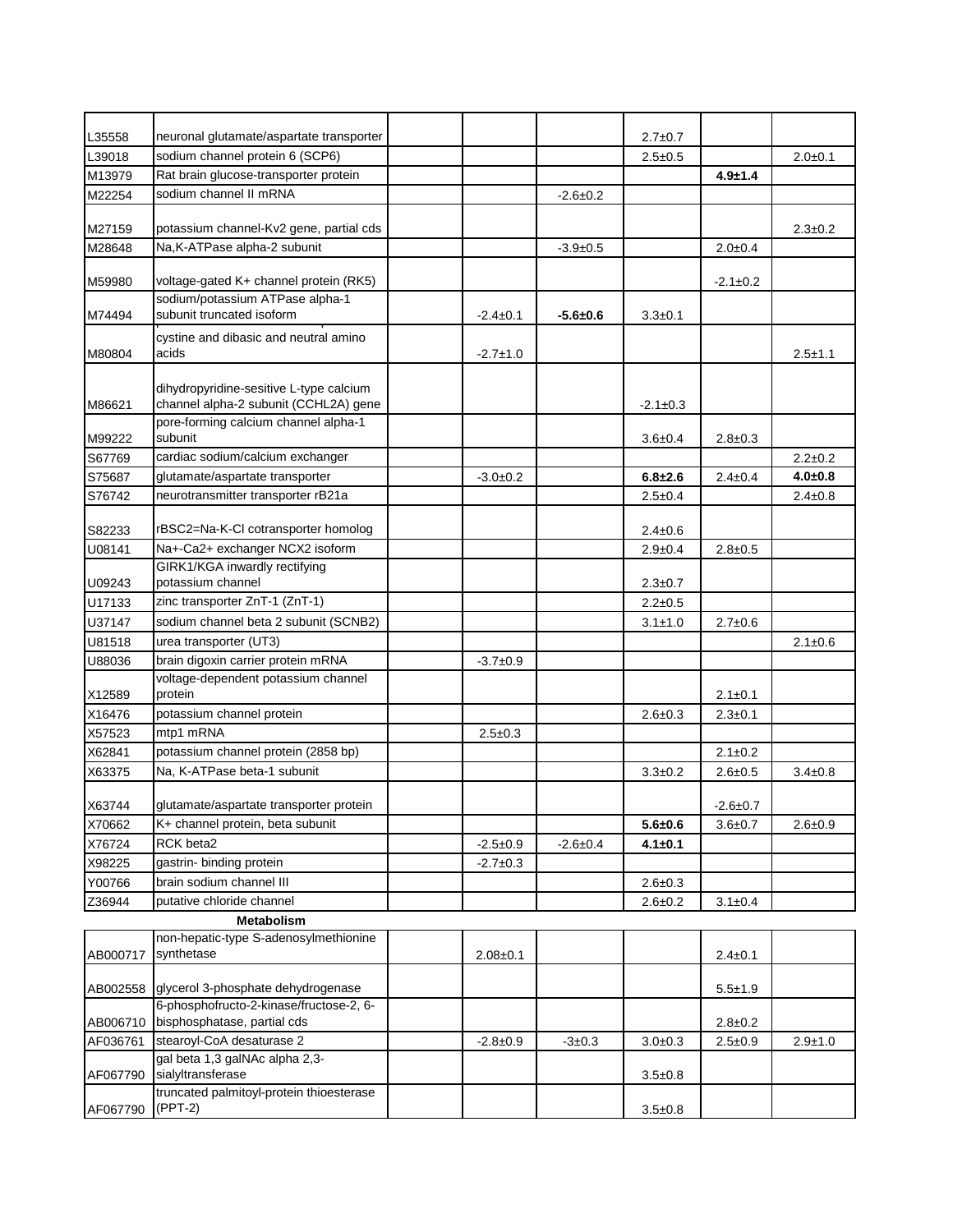| D00636 | NADH-cytochrome b5 reductase                                                  |                |                |                  | $4.5 + 0.6$    |               | $3.3 + 1.2$    |
|--------|-------------------------------------------------------------------------------|----------------|----------------|------------------|----------------|---------------|----------------|
| D10852 | N-acetylglucosaminyltransferase III                                           |                |                |                  | $4.5 + 1.3$    | $3.4 \pm 0.9$ | $2.5 \pm 0.7$  |
| D21869 | phosphofructose kinase-M                                                      |                |                |                  | $3.3 + 0.6$    |               |                |
| D78588 | diacylglycerol kinase                                                         |                |                |                  |                |               | $-2.2 \pm 0.2$ |
|        | fructose-6-phosphate 2-kinase/fructose-                                       |                |                |                  |                |               |                |
| D87240 | 2,6-bisphosphatase                                                            |                |                |                  |                | $3.1 \pm 0.5$ |                |
| J02596 | apolipoprotein C-III gene                                                     |                |                |                  | $2.4 \pm 0.4$  |               | $2.9 + 0.5$    |
| J02722 | heme oxygenase gene                                                           |                |                |                  |                | 3±0.1         | $3.8 + 1.8$    |
| J04791 | ornithine decarboxylase (ODC)                                                 |                |                |                  |                |               | $2.0 \pm 0.3$  |
| J05181 | gamma-glutamylcysteine synthetase                                             |                |                |                  | $2.2 \pm 0.2$  |               |                |
| J05405 | heme oxygenase-2 (HO2)                                                        |                |                |                  | $2.8 \pm 0.3$  |               |                |
| L01793 | glycogenin                                                                    |                |                |                  | $2.7 \pm 0.3$  |               | $2.0 + 0.1$    |
| L25387 | phosphofructokinase C (PFK-C) mRNA                                            |                |                |                  |                |               | $2.1 \pm 0.1$  |
| L27075 | ATP-citrate lyase                                                             |                |                |                  | $3.1 \pm 0.5$  | $2.4 \pm 0.4$ |                |
| L34821 | succinate-semialdehyde dehydrogenase<br>(SSADH)                               |                |                |                  | $2.2 \pm 0.6$  |               |                |
| L48209 | liver cytochrome c oxidase subunit VIII<br>(COX-VIII)                         |                |                | $-2.1 \pm 0.5$   |                |               |                |
| M26594 | malic enzyme gene                                                             |                |                |                  |                |               | $2.3 \pm 0.7$  |
| M27726 | glycogen phosphorylase (B-GP1)                                                |                |                |                  | $5.4 \pm 0.8$  | $2.8 + 0.9$   | $2.1 \pm 0.4$  |
| M29249 | stearoyl-CoA desaturase 2                                                     |                |                |                  | $4.6 \pm 0.8$  | $6.3 + 1.4$   |                |
| M60322 | aldose reductase                                                              | $-2.9 \pm 1.3$ |                |                  |                |               |                |
| M63656 | aldolase C gene                                                               |                |                |                  |                |               | $-2.4 \pm 0.3$ |
|        | ornithine aminotransferase (rOAT) gene,                                       |                |                |                  |                |               |                |
| M93297 | exon 7                                                                        |                | $-2.3 \pm 0.2$ | $-2.5+0.5$       |                |               |                |
|        |                                                                               |                |                |                  |                |               |                |
| S68135 | GLUT1=glucose transporter 1 {3' region}                                       |                |                |                  |                |               | $2.2 \pm 0.2$  |
|        | stearoyl-CoA desaturase 2 SCD2                                                |                |                |                  |                |               |                |
| S75730 | homolog                                                                       |                |                |                  | $2.9 \pm 0.2$  |               |                |
| S79304 | cytochrome oxidase subunit I, Ser-tRNA                                        | $-2.5+1$       |                |                  |                |               |                |
| U20643 | aldolase A gene                                                               |                |                | $-18.15 \pm 3.5$ |                |               |                |
| U27319 | type I hexokinase (HKI) gene                                                  |                |                |                  | $3.65 \pm 1.2$ |               |                |
| U35774 | cytosolic branch chain aminotransferase                                       | $-2.33+0.3$    |                | $-3.73 \pm 0.4$  |                | $2.2 \pm 0.3$ |                |
| U36772 | glycerol-3-phosphate acyltransferase                                          |                |                |                  |                |               | $2.5 \pm 0.5$  |
| U63923 | thioredoxin reductase                                                         |                |                |                  | $2.1 \pm 0.2$  |               | $4.4 \pm 2.1$  |
| U67995 | stearoyl-CoA desaturase 2                                                     |                |                | $-3.53 + 0.5$    | $2.05 \pm 0.1$ |               |                |
| U76557 | O-GlcNAc transferase, p110 subunit<br>(OGT)                                   |                |                |                  | $3.2 \pm 0.8$  |               |                |
| X06984 | aldolase C                                                                    |                |                | $-2.2 \pm 0.4$   |                |               |                |
|        |                                                                               |                |                |                  |                |               |                |
| X13527 | mRNA fragment for the acyl carrier<br>protein domain of fatty acid synthetase |                |                | $-2.8 \pm 1.8$   | $2.9 + 0.9$    | $2.3 \pm 0.6$ |                |
| X14848 | mitochondrial genome                                                          |                |                |                  | $-4.1 \pm 1.2$ |               | $-3.1 \pm 0.3$ |
| X54081 | cytochrome c oxidase subunit IV                                               |                |                | $-2.2 \pm 0.4$   |                |               |                |
| X55286 | (3-hydroxy-3-methylglutaryl coenzyme A)<br>HMG-CoA reductase                  |                |                |                  | $2.6 + 0.7$    | $3.5 \pm 0.3$ |                |
|        | gal beta 1,3 galNAc alpha 2,3-                                                |                |                |                  |                |               |                |
| X76988 | sialyltransferase                                                             |                |                |                  | $3.6 + 0.3$    |               |                |
| Y12517 | mitochondrial isoform of cytochrome b5                                        |                |                |                  | $2.6 \pm 0.2$  | $2.1 \pm 0.2$ |                |
| Y12635 | vacuolar adenosine triphosphatase<br>subunit B                                |                | $-2.2 \pm 0.3$ | -5.4±1.4         | $2.1 \pm 0.4$  |               |                |
|        |                                                                               |                |                |                  |                |               |                |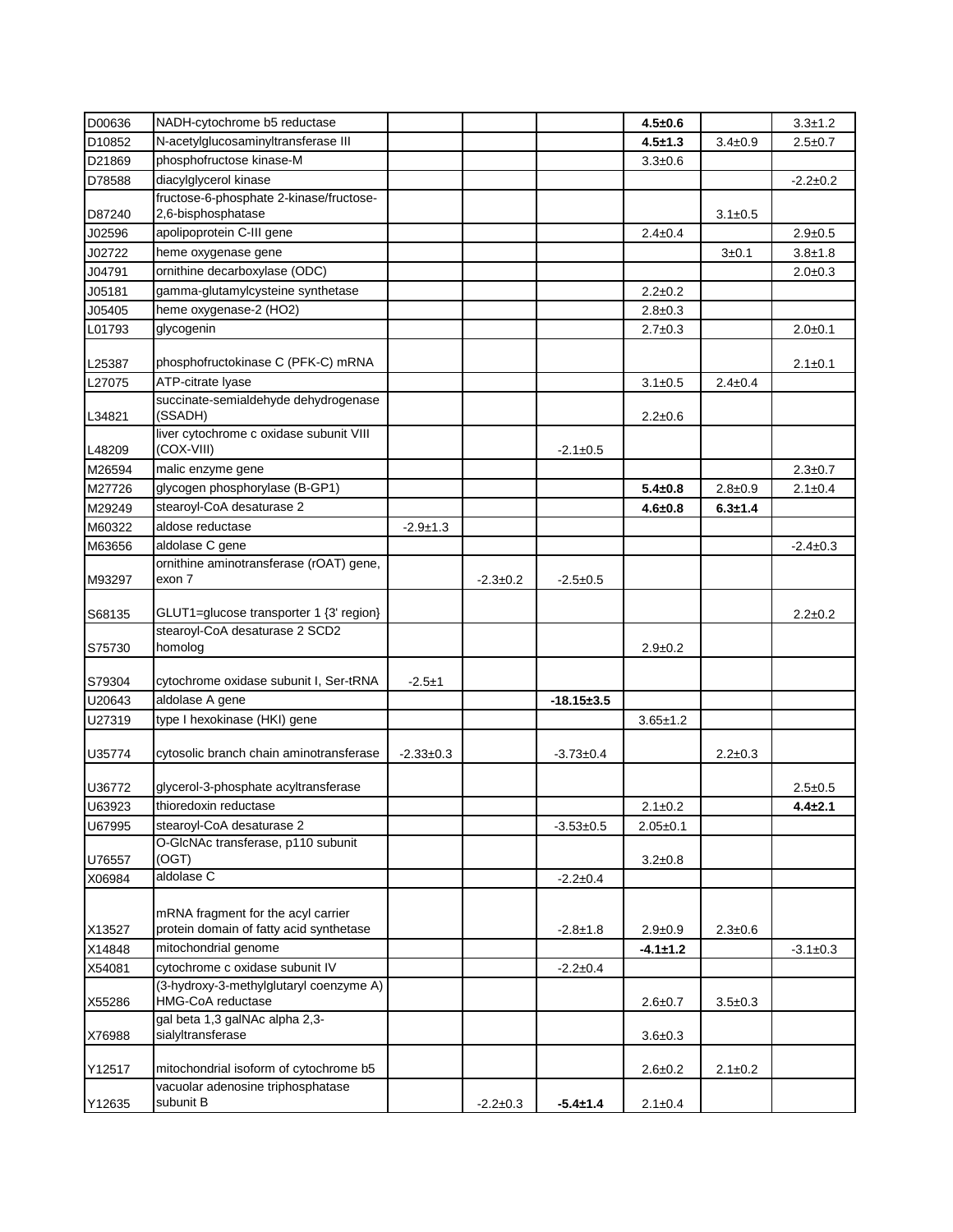| Z12158   | pyruvate DH E1 alpha form 1 su                                                        |            | $-3.6+0.5$     | $-3.0+0.7$     | $3.6 + 0.4$   |               | $2.2 \pm 0.3$  |
|----------|---------------------------------------------------------------------------------------|------------|----------------|----------------|---------------|---------------|----------------|
|          | <b>Proteases</b>                                                                      |            |                |                |               |               |                |
|          | type 2 proinsulin processing                                                          |            |                |                |               |               |                |
| S40669   | endopeptidase=subtilisin homolog                                                      |            |                |                | $4.7 \pm 0.8$ | $2.7 \pm 0.2$ |                |
| M76426   | dipeptidyl aminopeptidase-related protein<br>(dpp6)                                   |            |                |                | $3.4 \pm 0.3$ |               |                |
| M57728   | general mitochondrial matrix processing<br>protease (MPP)                             |            |                |                | $2.9 \pm 0.3$ |               |                |
| AF004661 | Ra-reactive factor serine protease p100                                               |            |                |                | $2.8 \pm 0.5$ |               | $2.3 \pm 0.3$  |
| Z48444   | disintegrin-metalloprotease                                                           |            |                |                | $2.6 + 0.7$   |               | $2.2 \pm 0.3$  |
| U13176   | ubc2e ubiquitin conjugating enzyme<br>(E217kB)                                        |            |                |                | $2.6 \pm 0.5$ |               | $2.1 \pm 0.2$  |
| U54632   | ubiquitin-conjugating enzyme UbcE2A                                                   |            |                |                | $2.3 \pm 0.5$ |               | $2.0 + 0.5$    |
| AF099093 | ubiquitin-conjugating enzyme UBC7                                                     |            |                |                | $2.1 \pm 0.3$ | $2.1 \pm 0.3$ |                |
| M24067   | plasminogen activator inhibitor-1 (PAI-1)                                             |            |                |                |               | $2.8 \pm 0.7$ |                |
|          | contrapsin-like protease inhibitor related                                            |            |                |                |               |               |                |
| D00753   | protein (CPi-26)                                                                      |            | $3.9 \pm 0.2$  | $4.8 + 3$      |               | $3.6 \pm 0.2$ | $17.2 \pm 6.3$ |
| U13895   | MSS1 protein (MSS1) mRNA, partial cds                                                 |            | $-2.3 \pm 0.3$ |                |               |               | $2.3 \pm 0.6$  |
| D90258   | proteasome subunit RC8                                                                |            |                |                |               |               | $2.3 \pm 0.6$  |
| D90404   | cathepsin C                                                                           |            |                |                |               |               | $2.4 \pm 0.6$  |
| AF016269 | myelencephalon specific protease                                                      |            |                | $3.9 + 0.9$    |               |               | $2.5 \pm 0.5$  |
| X83537   | membrane-type matrix metalloproteinase                                                |            |                |                |               |               | $2.5 \pm 0.6$  |
| D10729   | proteasome subunit RC1                                                                |            |                |                |               |               | $2.9 + 0.6$    |
| D10699   | ubiquitin carboxyl-terminal hydrolase<br><b>PGP9.5</b>                                |            |                | $-2.0+0.5$     |               |               |                |
| X76985   | latexin                                                                               |            |                | $2.6 + 0.2$    |               |               |                |
| D45249   | proteasome activator rPA28 subunit beta                                               |            |                | $2.6 + 0.4$    |               |               |                |
| L38482   | serine protease gene                                                                  |            |                | $-3.4 \pm 0.9$ |               |               |                |
|          | <b>Signal transduction</b>                                                            |            |                |                |               |               |                |
|          |                                                                                       |            |                |                |               |               |                |
| AB006013 | RGS8 (regulators of G-protein signalling)<br>serin/threonine protein kinase expressed |            |                |                |               | $2.1 \pm 0.1$ |                |
| AB010154 | in hippocampus, partial cds                                                           |            |                |                |               | $2.2 \pm 0.4$ |                |
| AF001953 | G-protein beta su 5                                                                   |            |                |                | $2.5 \pm 0.3$ |               |                |
| AF008650 | somatostatin receptor-like protein (SLC1)                                             |            | $-2.1 \pm 0.5$ |                | $2.4 \pm 0.3$ |               |                |
| AF013144 | MAP-kinase phosphatase (cpg21)                                                        |            |                |                | $3.1 \pm 1.2$ |               |                |
| AF022085 | guanine nucleotide binding protein beta 4<br>subunit                                  |            |                |                |               |               | $2.0 + 0.6$    |
| AF023621 | sortilin                                                                              |            |                |                | $3.3 + 1.1$   | $3.0 + 1.2$   |                |
| AF055065 | signal regulatory protein alpha                                                       |            |                |                | $5.7 + 1.0$   | $3.7 + 0.6$   | $3.6 + 0.8$    |
| AF060819 | ras guanyl releasing protein (rasGRP)                                                 |            | $-2.0+0.4$     |                | $3.6 + 0.6$   | $3.3 + 0.7$   | $2.4 \pm 0.3$  |
| AF061443 | G protein-coupled receptor LGR4 (LGR4)                                                |            | $-2.0+0.3$     |                |               |               |                |
| AF061947 | cain mRNA, complete                                                                   | $-2.8+0.5$ |                |                |               |               |                |
| AF068261 | pancreatic serine threonine kinase                                                    |            |                |                | $3.3 \pm 0.6$ |               |                |
|          | calcium and DAG-regulated guanine                                                     |            |                |                |               |               |                |
| AF081196 | nucleotide exchange factor II                                                         | $-2.5+0.6$ | $-4.9 + 1.4$   | $-2.8 \pm 1.4$ | $3.2 \pm 0.6$ |               | $3.4 \pm 1.5$  |
| AF084205 | serine/threonine protein kinase                                                       |            |                |                | $3.2 \pm 0.8$ |               | $2.4 \pm 0.4$  |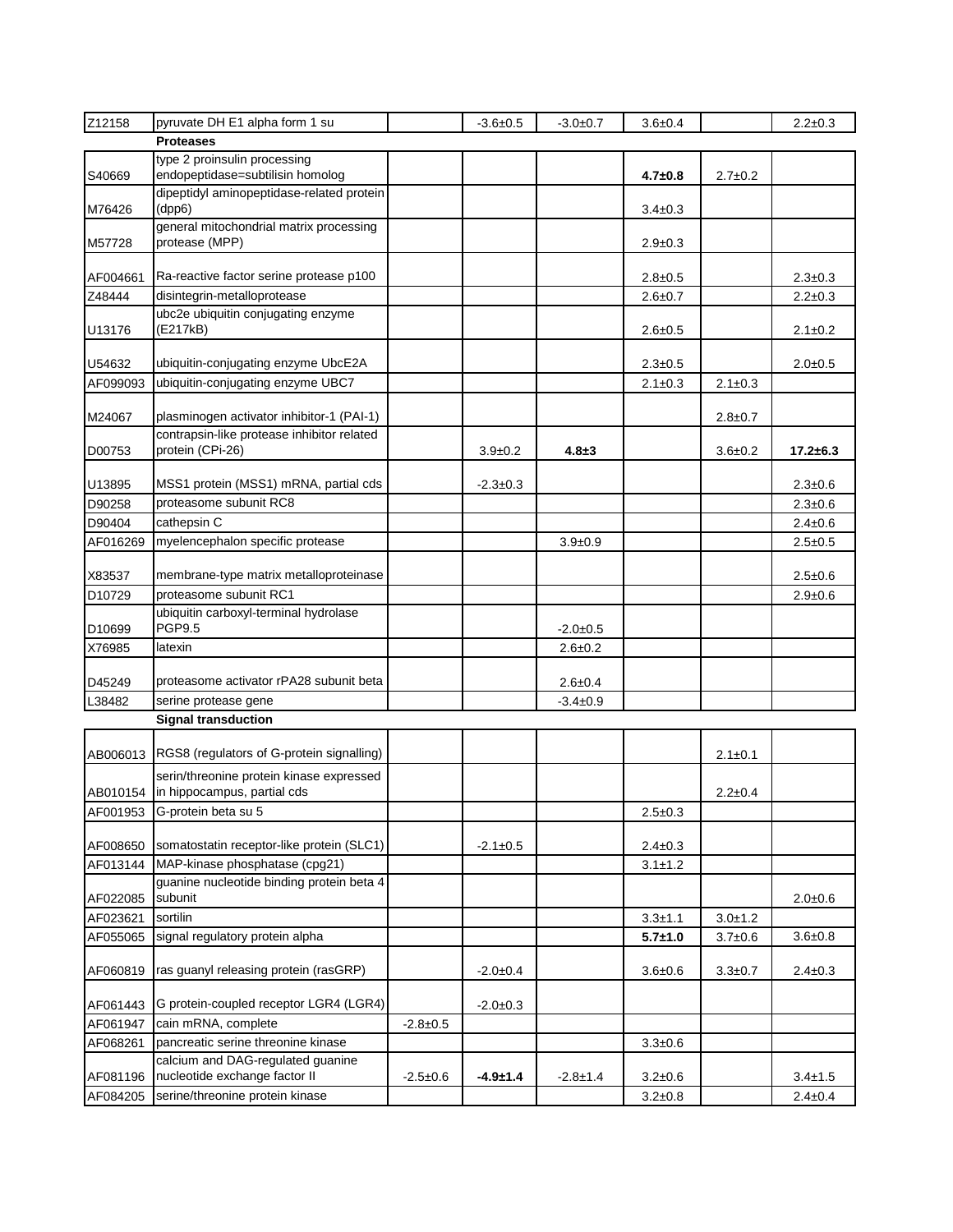|          | G protein-coupled receptor kinase-<br>associated ADP ribosylation factor    |                |                        |                |                                |               |                |
|----------|-----------------------------------------------------------------------------|----------------|------------------------|----------------|--------------------------------|---------------|----------------|
| AF085693 | GTPase-activating protein (GIT1)                                            |                |                        |                | $2.2 \pm 0.4$                  |               |                |
| AF092450 | JIP-1 related protein (JRP)                                                 |                |                        | $-3.7+0.9$     |                                |               |                |
| AJ000556 | JAK1                                                                        |                | $-2.3+0.7$             |                | $3.6 + 0.3$                    |               | $3.1 \pm 1.2$  |
|          |                                                                             |                |                        |                |                                |               |                |
| AJ005425 | MEF(Myocyte enhancer factor)2D protein                                      |                |                        |                |                                | $3.1 + 1.1$   |                |
| D01046   | GTP binding protein                                                         |                | $-3.7+1.3$             |                | $3.3 + 0.4$                    |               | $2.1 \pm 0.1$  |
| D10666   | neural visinin-like protein (NVP),                                          |                | $-2.1 \pm 0.3$         | $-2.4 \pm 0.1$ |                                |               |                |
|          | beta isoform of catalytic subunit of cAMP-                                  |                |                        |                |                                |               |                |
| D10770   | dependent protein kinase                                                    |                | $-2.3 \pm 0.4$         |                | $5.7 \pm 1.7$                  | $3.9 \pm 0.5$ | $2.9 \pm 0.4$  |
| D12524   | c-kit receptor tyrosine kinase<br>neural visinin-like Ca2+-binding protein  |                | $-2.7+0.4$             | $3.6 + 0.2$    | $2.3 \pm 0.7$                  |               |                |
| D13125   | type $2$ (NVP-2)                                                            |                |                        | $-3±1.2$       |                                |               |                |
| D14419   | B-regulatory subunit of protein<br>phosphatase 2A (PP2A)                    |                |                        |                |                                | $2.3 \pm 0.3$ |                |
| D14425   | calcineurin B                                                               |                | $-2+0.1$<br>$-2.9+0.5$ | $-3+0.4$       | $3.1 \pm 0.4$<br>$3.1 \pm 0.5$ |               | $2.9 \pm 0.5$  |
| D14568   | calcineurin B                                                               |                | $-3.4 \pm 0.6$         | $-4.5 + 1.1$   | $4.7 + 0.1$                    |               | $2.3 \pm 0.1$  |
| D14591   | MAP kinase kinase                                                           |                |                        | $-3.8 \pm 1.3$ | $2.1 \pm 0.2$                  |               |                |
|          | calcium-binding protein P23k beta, partial                                  |                |                        |                |                                |               |                |
| D14819   | cds                                                                         |                |                        |                | $3.2 \pm 0.2$                  |               |                |
| D14909   | rat PACAP (Pituitary adenylate cyclase-<br>activating polypeptide) receptor |                |                        |                | $2.8 \pm 0.6$                  | $2.7 \pm 0.8$ |                |
|          | endothelin-converting enzyme (SH3-                                          |                |                        |                |                                |               |                |
| D29683   | containing signaling molecule)                                              |                |                        |                |                                |               | $2.2 \pm 0.1$  |
| D31873   | LIMK-1, complete                                                            | $-2.1 \pm 0.8$ |                        |                |                                |               |                |
|          |                                                                             |                |                        |                |                                |               |                |
| D37951   | MIBP1 (c-myc intron binding protein 1)                                      |                |                        |                | $3.6 + 0.9$                    |               |                |
| D38261   | B-regulatory subunit of protein<br>phosphatase 2A                           |                | $-2.6+0.4$             | $-2.4 \pm 0.8$ | $4 + 0.6$                      | $2.5 \pm 0.3$ | $2.5 \pm 0.5$  |
| D38448   | 88kDa-diacylglycerol kinase (DGK-III)                                       | $-4.4 \pm 3.7$ |                        |                |                                |               |                |
| D44481   | CRK-II                                                                      |                |                        |                | $3.2 + 1.3$                    | $3.6 + 0.5$   | $2.3 \pm 0.4$  |
| D78588   | diacylglycerol kinase                                                       |                |                        |                |                                |               | $-2.2 \pm 0.2$ |
| D84477   | RhoA, partial cds                                                           |                | $-2.2 \pm 0.7$         |                | $2.9 \pm 0.7$                  |               | $2.6 + 0.1$    |
| D85760   | G alpha 12                                                                  |                |                        |                | $4.2 + 1.9$                    |               |                |
| D86641   | FK506-binding protein 12                                                    |                |                        | $-2.7+0.1$     | $2.6 + 0.5$                    |               |                |
| J02942   | calcium/calmodulin-dependent protein<br>kinase type II alpha-subunit        |                |                        |                | $3.5 + 0.1$                    |               |                |
|          | guanine nucleotide-binding regulatory                                       |                |                        |                |                                |               |                |
| J03773   | protein alpha subunit                                                       |                |                        |                | $2.7 \pm 0.4$                  |               |                |
| J04503   | protein phosphatase 2c                                                      |                |                        |                | $2.1 \pm 0.3$                  |               |                |
| J04563   | cAMP phosphodiesterase                                                      |                |                        |                |                                | $2.7 \pm 0.1$ |                |
| K03486   | protein kinase C type III                                                   |                |                        | $-3.9+0.6$     |                                |               |                |
| L01624   | serum and glucocorticoid-regulated<br>kinase (sgk)                          |                | $2.1 \pm 0.2$          |                |                                | $2.4 \pm 0.3$ | $2.5 \pm 0.2$  |
|          | cAMP-dependent protein kinase inhibitor                                     |                |                        |                |                                |               |                |
| L02615   | (PKI)                                                                       |                |                        |                | $2.7 \pm 0.3$                  | $2.6 + 0.4$   |                |
| L04760   | nucleotide binding protein mRNA                                             |                |                        |                | $3.0 + 0.2$                    |               | $2.2 \pm 0.3$  |
| L09119   | C kinase substrate calmodulin-binding<br>protein (RC3)                      |                |                        |                |                                |               | $-2.3 \pm 0.5$ |
|          | salivary-specific cAMP response element-                                    |                |                        |                |                                |               |                |
| L09656   | binding protein alpha<br>adenylyl cyclase-associated protein                |                |                        |                | $2.0 \pm 0.3$                  |               |                |
| L11930   | homologue (MCH1)                                                            |                | $-2.6 \pm 0.7$         |                | $2.3 \pm 0.4$                  |               | $3.2 \pm 0.7$  |
| L12380   | ADP-ribosylation factor 1                                                   |                |                        | $-3 \pm 0.1$   |                                |               |                |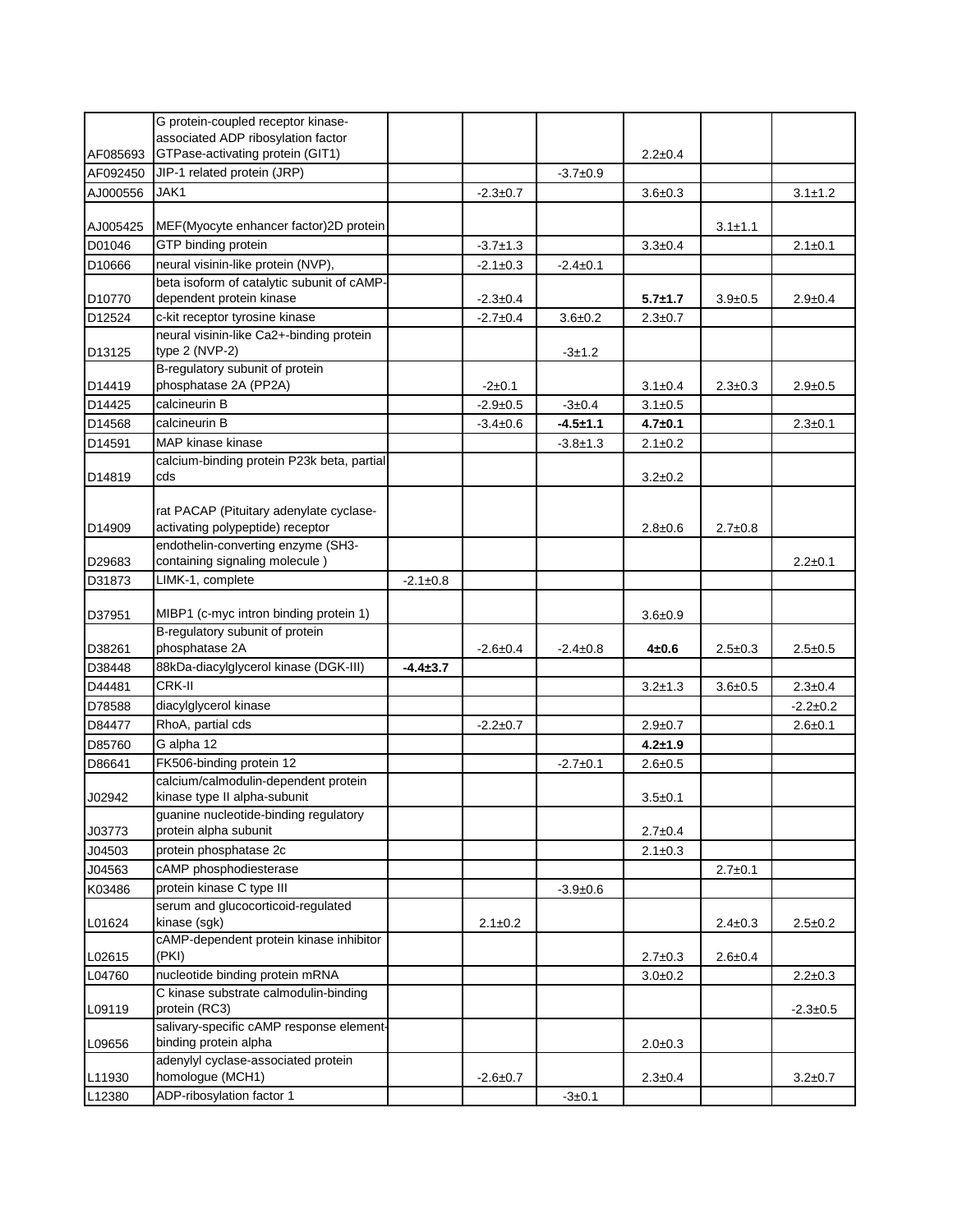| L12382 | ADP-ribosylation factor 3                                                  |                | $-2.1 \pm 0.2$ | $-2.5 \pm 0.2$ | $2.9 \pm 0.3$ |               |               |
|--------|----------------------------------------------------------------------------|----------------|----------------|----------------|---------------|---------------|---------------|
|        | 2',3'-cyclic nucleotide 3'-                                                |                |                |                |               |               |               |
| L16532 | phosphodiesterase (CNPII)                                                  |                |                |                | $2.9 \pm 0.6$ |               | $-2.2+0.2$    |
| L18948 | intracellular calcium-binding protein<br>(MRP14)                           |                |                |                |               | $3.2 \pm 0.2$ |               |
| L19341 | activin type I receptor                                                    |                |                |                | $2.7 \pm 0.8$ |               | $2.0 + 0.5$   |
| L19933 | Rat protein tyrosine phosphatase                                           |                |                | $-2.9 \pm 0.3$ |               |               |               |
| L26525 | tyrosine kinase receptor (Ptk-3) gene                                      |                |                |                | $2.4 \pm 0.3$ |               | $2.9 + 0.4$   |
|        | stress activated protein kinase alpha II                                   |                |                |                |               |               |               |
| L27112 | <b>mRNA</b><br>neuronal calcium sensor (NCS-1)                             |                | $-3.0+0.5$     |                | $5.9 + 2.9$   | $2.1 \pm 0.4$ | $3.2 \pm 0.8$ |
| L27421 | protein kinase C-family related mRNA,                                      |                | $-2.1 \pm 0.3$ |                | $4.6 + 0.9$   |               | $2.7 \pm 0.6$ |
| M15523 | partial                                                                    |                |                | $-2.7+0.3$     |               |               |               |
| M16112 | brain type II Ca2+/calmodulin-dependent<br>protein kinase beta subunit     |                |                | $-2.5 \pm 0.1$ |               |               |               |
| M16960 | calcium-calmodulin-dependent protein<br>kinase II                          |                |                |                | $2.9 \pm 0.6$ |               |               |
| M17527 | GTP-binding protein (G-alpha-i1)                                           |                | $-3.0+0.8$     | $-2.3 \pm 0.5$ | $2.9 \pm 0.4$ |               | $2.0 + 0.2$   |
| M18330 | protein kinase C delta subspecies                                          |                |                |                |               | $2.4 \pm 0.4$ |               |
| M25350 | cAMP phosphodiesterase (PDE4) mRNA                                         |                |                |                |               | $2.7 \pm 0.4$ |               |
| M31809 | calcineurin A-beta                                                         |                |                |                | $2 + 0.1$     |               |               |
| M55417 | protein kinase C-gamma (PRKC-gamma)<br>gene                                |                |                |                | $5.7 + 1.2$   |               |               |
| M60322 | 88kDa-diacylglycerol kinase (DGK-III)                                      | $-2.9 \pm 1.3$ |                |                |               |               |               |
|        | calmodulin-dependent protein                                               |                |                |                |               |               |               |
| M63333 | kinase(CaM kinase-GR) gene, exon D                                         |                |                |                | $3.4 \pm 0.6$ | $2.6 \pm 0.3$ |               |
| M64300 | extracellular signal-related kinase (ERK2)<br><b>mRNA</b>                  |                | $-3.0+0.4$     |                | $6.3 + 1.2$   | $2.3 \pm 0.3$ | $4.1 \pm 0.6$ |
| M64698 | inositol 1,4,5-trisphosphate receptor (IP-3-<br>R)                         |                |                |                | $2.3 \pm 0.4$ |               |               |
| M83678 | Rab13                                                                      |                |                | $2.6 + 0.2$    |               |               |               |
| M83679 | (clone LRB9) RAB15                                                         |                |                |                | $2.7 \pm 0.4$ | $2.8 + 0.6$   |               |
| M87854 | beta-adrenergic receptor kinase 1 (beta-<br>ARK1)                          |                |                | $-2.2 \pm 0.6$ |               |               |               |
| M94537 | cyclic nucleotide phosphodiesterase<br>(CaM-PDE)                           |                |                | $-2.6+0.2$     |               |               |               |
| S48813 | beta-adrenergic receptor kinase                                            |                | $-2.2 \pm 0.3$ |                | $2.7 \pm 0.7$ |               | $2.2 + 0.8$   |
| S49760 | diacylglycerol kinase                                                      |                |                |                |               |               | $2.2 \pm 0.6$ |
|        | G alpha 12z,=signal-transducing G                                          |                |                |                |               |               |               |
| S50461 | protein alpha 12 subunit                                                   |                | $-2.2 \pm 0.4$ |                | $3.6 + 0.3$   |               | $2.3 \pm 0.2$ |
| S65091 | cyclic AMP-regulated phosphoprotein                                        |                | 3 ± 0.5        |                |               |               |               |
| S74351 | protein tyrosine phosphatase                                               |                |                |                | $19.5 + 5.0$  | $5.5 + 0.6$   |               |
| S74572 | Mg2+ dependent protein phosphatase<br>beta isoform {alternatively spliced} |                |                |                | $4.3 + 1.6$   | $3.0 + 0.2$   | $2.4 \pm 0.4$ |
| S80376 | G alpha olf=GTP-binding protein Golf<br>alpha subunit                      |                |                |                | $2.1 \pm 0.5$ |               |               |
| S90449 | protein phosphatase 2C isoform                                             |                |                |                | $2.9 \pm 0.3$ |               |               |
| U02553 | protein tyrosine phosphatase                                               |                |                |                | $20.5 + 4.2$  | $5.5 + 1.3$   |               |
| U03390 | protein kinase C receptor                                                  |                |                | $2.1 \pm 0.2$  |               |               |               |
| U04808 | putative G-protein coupled receptor<br>(GCR)                               |                |                |                |               |               | $2.2 \pm 0.3$ |
| U13396 | protein-tyrosine kinase (JAK2)                                             |                | $2.1 \pm 0.5$  |                |               |               |               |
| U17035 | mob-1                                                                      |                | $4.8 + 1.6$    |                |               | $6.9 + 0.7$   |               |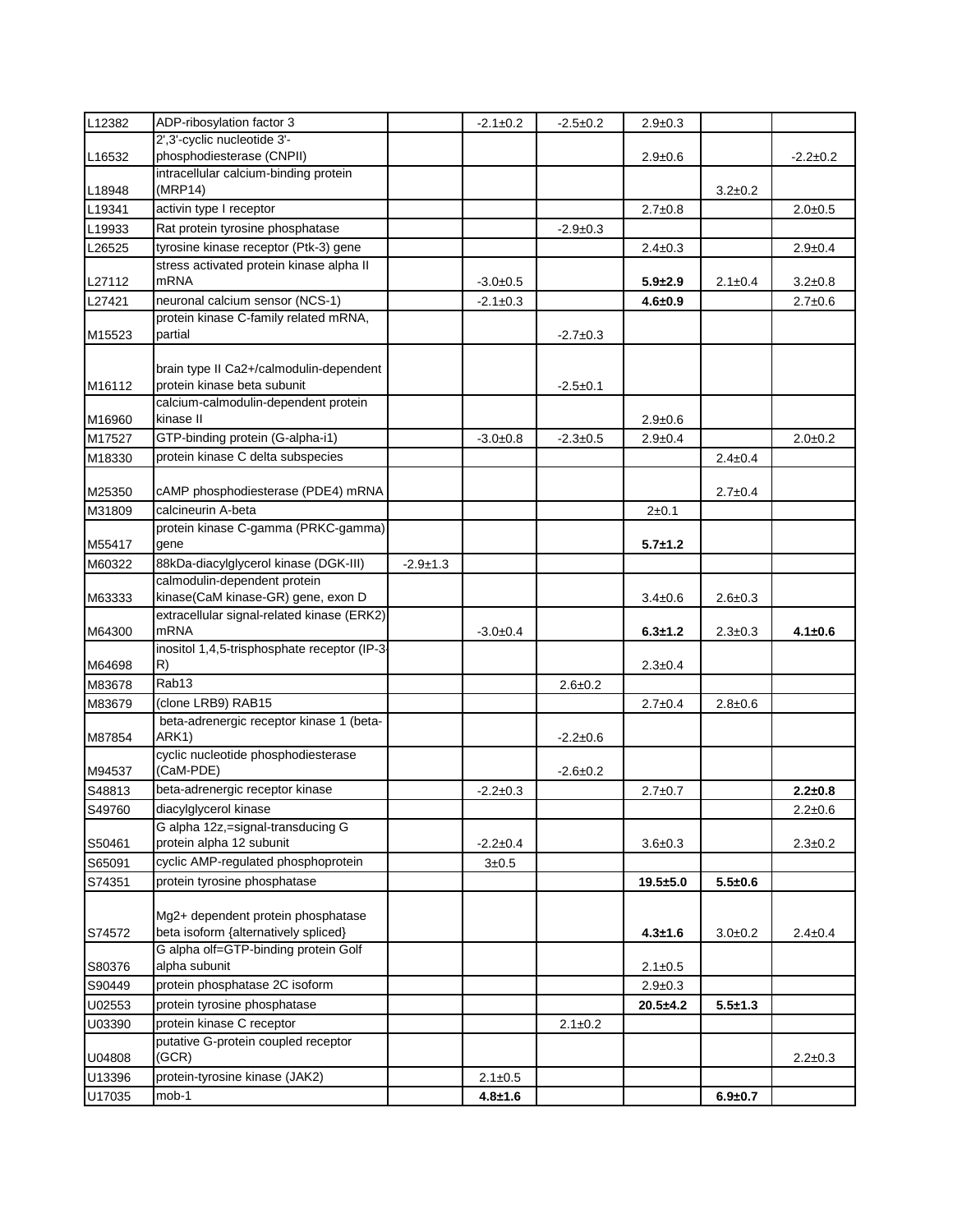| U21954           | tyrosine kinase receptor Ehk-3                                                |                |                |                | $2.2 \pm 0.5$  |                 |                |
|------------------|-------------------------------------------------------------------------------|----------------|----------------|----------------|----------------|-----------------|----------------|
|                  | RGP4 (regulators of G-protein signalling)                                     |                |                |                |                |                 |                |
| U27767           | mRNA                                                                          |                |                |                |                | $2.3 \pm 0.4$   | $2.4 \pm 0.4$  |
| U29339           | ErbB3/Her3 precursor                                                          |                |                |                | $2.7 \pm 0.4$  |                 |                |
|                  | SH(Src homolog)3 domain binding                                               |                |                |                |                |                 |                |
| U31159           | protein (CR16)<br>SH3 domain binding protein (CR16)                           |                |                |                | $2.5 \pm 0.7$  |                 |                |
| U31160           | gene, exon 1                                                                  |                |                |                | $3.8 \pm 0.4$  | $3.0+0.3$       | $3.5 \pm 0.4$  |
| U38481           | ROK-alpha                                                                     |                |                |                | $2.9 \pm 0.2$  | $3.3 \pm 1.3$   |                |
|                  | olfactory inositol 1,4,5-trisphosphate                                        |                |                |                |                |                 |                |
| U38653           | receptor (InsP3R)                                                             |                |                |                | $3.8 \pm 0.3$  | $3.2 \pm 0.4$   | $2.7 + 1.1$    |
|                  | olfactory inositol 1,4,5-trisphosphate<br>receptor (InsP3R) mRNA, partial cds |                |                |                |                |                 | $3.3 \pm 0.3$  |
| U38812<br>U39875 | EF-hand Ca2+-binding protein p22                                              |                |                |                | $6.9 + 1.6$    | $4.2 \pm 0.3$   | $2.5 + 0.5$    |
|                  | vascular protein tyrosine phosphatase-1                                       |                |                |                | $2.7 \pm 0.2$  |                 |                |
| U40790           | rDEP-1                                                                        |                |                |                |                | $4.1 \pm 1.8$   |                |
| U41453           | PKC binding protein and substrate                                             |                |                |                |                | $2.5 \pm 0.4$   |                |
| U41663           | neuroligin 3                                                                  |                |                |                | $2.8 \pm 0.3$  |                 |                |
| U49953           | protein kinase MUK2                                                           |                |                | $-3.0+0.4$     |                |                 |                |
| U53449           | jun dimerization protein 2 (jdp-2)                                            |                |                |                | $2.9 + 1.1$    | $3.0 + 0.4$     |                |
| U57500           | protein tyrosine phosphatase alpha                                            |                | $-2.3 \pm 0.2$ | $-3.1 \pm 1.8$ | $-2.1 \pm 0.3$ |                 |                |
|                  | guanylate kinase associated protein                                           |                |                |                |                |                 |                |
| U67987           | (GKAP)                                                                        |                |                |                | $5.3 + 0.9$    |                 |                |
| U69109           | calcium-dependent tyrosine kinase                                             |                |                | $-5.4 \pm 1.8$ | $2.2 \pm 0.4$  |                 |                |
|                  | protein tyrosine phosphatase (PTPNE6)                                         |                |                |                |                |                 |                |
| U73458           | <b>mRNA</b>                                                                   |                |                |                |                | $2+0.2$         |                |
| U87305           | transmembrane receptor Unc5H1                                                 |                |                |                | $5.4 \pm 0.5$  | $2.2 \pm 0.3$   |                |
| U88324           | G protein beta1 subunit (rGb1)                                                |                |                | $-2.0+0.4$     | $-2.4 \pm 0.1$ |                 | $-3.8 + 0.9$   |
| U91847           | p38 mitogen activated protein kinase                                          |                |                |                | $2.4 \pm 0.4$  | $2.4 \pm 0.3$   | $2.3 \pm 0.4$  |
|                  |                                                                               |                |                |                |                |                 |                |
| U95157           | ryanodine receptor type II (RATRYR2)                                          |                |                |                | $2.5 \pm 0.3$  |                 |                |
| U97142           | RET ligand 1 (RETL1)                                                          | $-2.4 \pm 0.7$ |                |                |                |                 | $3.0 + 0.8$    |
| X06889           | ras-related mRNA rab3                                                         |                |                | $-3.2 \pm 0.7$ |                |                 |                |
| X06916           | protein p9Ka homologous to calcium-<br>binding protein                        |                |                | $10.1 \pm 3.7$ |                |                 | $8.0 + 2.7$    |
| X07286           | protein kinase C alpha                                                        |                |                |                | $2.5 \pm 0.6$  |                 |                |
| X07287           | protein kinase C gamma                                                        | $-2.5+0.7$     | $-2.3 \pm 0.1$ | $-7.4 \pm 1.4$ | $2.4 \pm 0.2$  |                 |                |
| X12535           | ras-related protein p23                                                       |                |                | $-3.6+0.5$     | $3.9 + 0.5$    | $2.3 + 0.2$     | $2.3 \pm 0.4$  |
| X13905           | ras-related rab1B                                                             | $-3.2 \pm 0.6$ |                | $-3.3 \pm 0.7$ |                | $2.2+0.2$       | $2.4 + 0.7$    |
| X14265           | CaMIII gene for calmodulin III                                                |                |                | $-2.1 \pm 0.1$ |                |                 |                |
| X16043           | phosphatase 2A catalytic subunit isotype<br>alpha                             |                |                | $-2.3 \pm 0.2$ |                |                 |                |
| X53363           | calreticulin                                                                  |                |                |                | $2.3 \pm 0.5$  |                 |                |
|                  |                                                                               |                |                |                |                |                 |                |
| X57405           | homologue of Drosophila notch protein                                         |                |                |                |                | $2.7 \pm 0.7$   |                |
| X58631           | protein-tyrosine kinase                                                       |                |                |                | $2.4 \pm 0.3$  |                 | $2.7 \pm 0.9$  |
| X59737           | ubiquitous mitochondrial creatine kinase                                      |                |                |                | $-2.1 \pm 0.2$ | $-2+0.1$        | $-2.2 \pm 0.3$ |
| X61677           | type 2 inositol triphosphate receptor                                         |                |                |                |                | $2.8 + 1.4$     |                |
| X62875           | High Mobility Group Protein I                                                 |                |                |                |                | $2.8 + 0.9$     |                |
|                  |                                                                               |                | 4.1±0.7,       |                |                | $8.8 \pm 0.7$ , |                |
| X63594           | RL/IF-1                                                                       |                | $5.1 + 0.5$    |                | $4.9 \pm 0.6$  | $8.8 + 0.2$     |                |
| X68394           | N-ras gene for p21 protein                                                    |                |                |                |                |                 | $2.1 \pm 0.5$  |
| X74402           | rab GDI alpha                                                                 |                | $-2.3 \pm 0.4$ | $-3.3 \pm 1.0$ |                |                 |                |
| X76454           | ri1 mRNA                                                                      |                |                |                |                | $3.2 \pm 0.4$   | $6.8 + 2.1$    |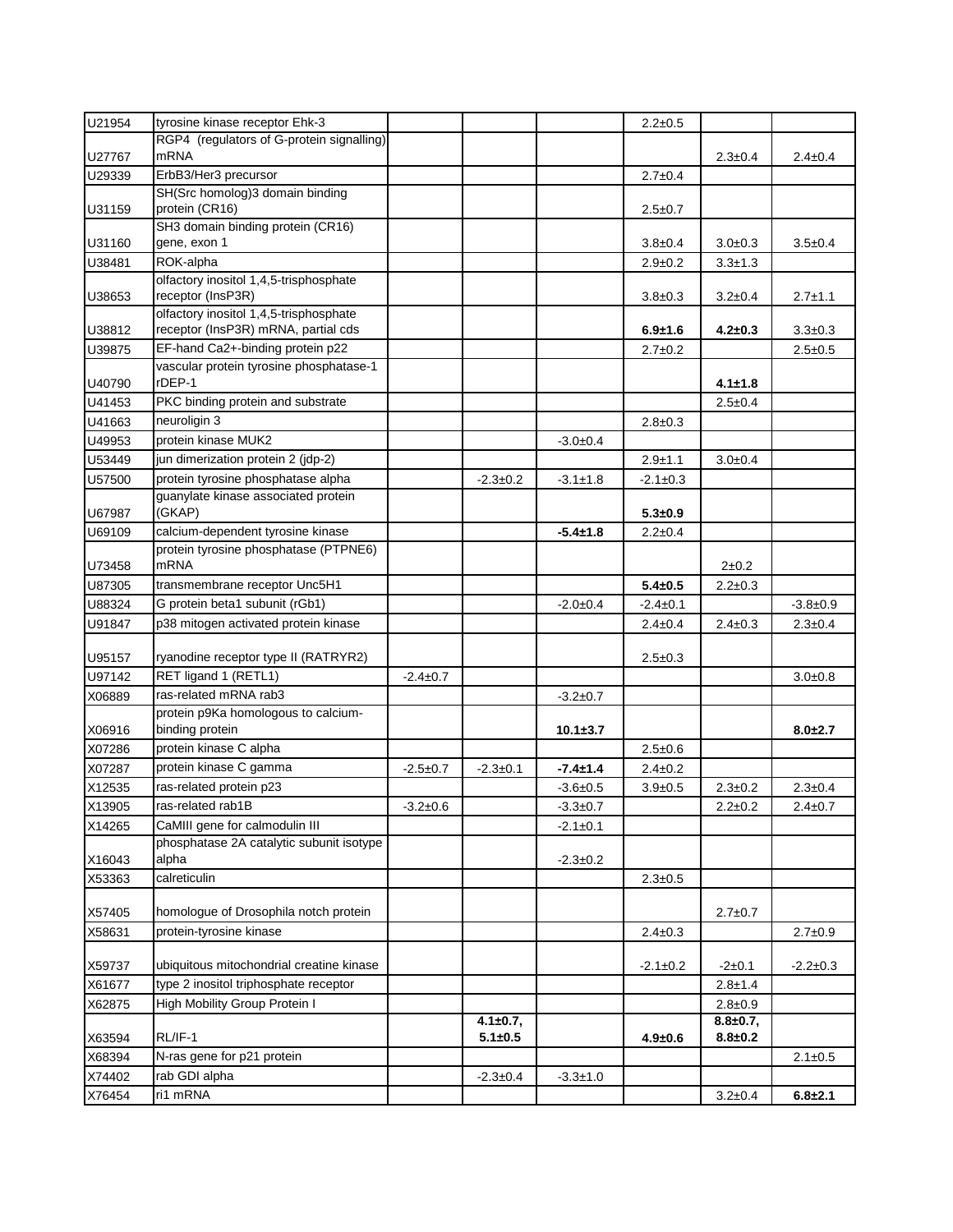| X89383               | SNF1-related kinase                                       |               |                                  |                                  | $2.1 \pm 0.3$  |               |                 |
|----------------------|-----------------------------------------------------------|---------------|----------------------------------|----------------------------------|----------------|---------------|-----------------|
| X91810               | Stat3 protein                                             |               |                                  |                                  |                |               | $2.3 \pm 0.5$   |
| X94185               | dual specificity phosphatase, MKP-3                       |               |                                  |                                  | $7.6 + 1.4$    |               | $2.6 + 0.7$     |
| Y08355               | PKC-zeta-interacting protein                              |               |                                  | $-3.1 \pm 0.6$                   |                |               |                 |
| Z21935               | protein kinase rMNK2                                      |               |                                  |                                  |                | $3.5 + 0.8$   |                 |
| Z35654               | Ost oncogene                                              |               |                                  |                                  | $2.4 \pm 0.2$  |               | $2.7 \pm 0.9$   |
|                      | <b>Stress related genes</b>                               |               |                                  |                                  |                |               |                 |
|                      | corticotropin-feleasing factor type 1                     |               |                                  |                                  |                |               |                 |
| AF039203             | receptor                                                  |               |                                  |                                  | $2.3 \pm 0.3$  |               |                 |
| AF051895             | lipocortin (Annexin) V mRNA, partial cds                  |               |                                  |                                  |                |               | $4 + 0.7$       |
| AF077354             | ischemia responsive 94 kDa protein<br>(irp94)             |               |                                  |                                  |                | $2.3 + 0.1$   |                 |
| D00680               | plasma glutathione peroxidase                             |               |                                  |                                  | $2.0 + 0.5$    |               |                 |
| D28557               | RYB-a                                                     |               | $2.4 \pm 2.9$                    |                                  |                |               |                 |
|                      | N-G,N-G-dimethylarginine                                  |               |                                  |                                  |                |               |                 |
| D86041               | dimethylaminohydrolase                                    |               |                                  |                                  |                |               | $3.0 + 0.5$     |
| E12625               | rat novel protein which is expressed with<br>nerve injury |               |                                  |                                  | $2.8 \pm 0.2$  |               | $2.1 \pm 0.3$   |
| J03752               | glutathione S-transferase mRNA                            |               |                                  | $3.1 \pm 0.3$                    |                |               | $2.8 \pm 0.4$   |
| J05122               | peripheral-type benzodiazepine receptor<br>(PKBS)         |               |                                  | $3.8 + 1.01$                     |                |               | $4.6 + 0.7$     |
| L16764               | heat shock protein 70 (HSP70)                             |               |                                  | $10.9 + 5.2$                     |                | $5.0 + 1.2$   |                 |
| M11794               | metallothionein-2 (&1)                                    |               | $7.1 + 1.2$                      | $5.4 \pm 2.2$                    | $3 + 0.5$      | $8.3 + 1.2$   | $6.4 \pm 1.3$   |
| M34253               | interferon regulatory factor 1 (IRF-1)                    |               | $6.9 + 2.1$                      |                                  | $2.2 \pm 0.5$  | $8.1 \pm 1.8$ |                 |
| M55534               | alpha-crystallin B chain mRNA                             | $2.5 \pm 0.2$ |                                  |                                  |                |               |                 |
| M58040               | transferrin receptor                                      |               |                                  |                                  | $3.5 + 0.5$    |               |                 |
|                      |                                                           |               |                                  |                                  |                |               |                 |
|                      |                                                           |               |                                  |                                  |                |               |                 |
| M86389               | heat shock protein (Hsp27)                                |               |                                  | $11.7 + 4.8$                     |                |               | $44.4 \pm 16.4$ |
| S78556               | grp75=75 kda glucose regulated protein                    |               |                                  |                                  |                |               | $2.0 + 0.42$    |
|                      |                                                           |               |                                  |                                  |                |               |                 |
|                      | 3CH134/CL100 PTPase=oxidative stress-                     |               |                                  |                                  |                |               |                 |
| S81478               | inducible protein tyrosine phosphatase                    |               |                                  |                                  | $14.1 \pm 3.5$ |               |                 |
|                      | cysteine string protein=34 kDa DnaJ-                      |               |                                  |                                  |                |               |                 |
| S81917               | hsp40 heat shock-chaperone protein                        |               |                                  |                                  | $3.9 \pm 0.3$  | $2.9 \pm 0.6$ |                 |
| U20181               | iron-regulatory protein 2 (IRP2)                          |               |                                  |                                  | $2.7 \pm 0.2$  |               | $2.3 \pm 0.4$   |
| U53486               | corticotropin releasing factor receptor<br>gene, exon 1   |               | $-2.7+0.2$                       |                                  |                |               |                 |
|                      |                                                           |               |                                  |                                  |                |               |                 |
|                      | chaperonin 60 (Hsp60) and chaperonin                      |               |                                  |                                  |                |               |                 |
|                      | 10 (CPN10) genes, nuclear genes                           |               |                                  |                                  |                |               |                 |
| U68562               | encoding mitochondrial proteins                           |               |                                  |                                  |                |               | $2.0 + 0.4$     |
| X07365               | glutathione peroxidase                                    |               |                                  | $3.4 \pm 0.6$                    |                |               | $2.9 \pm 0.6$   |
|                      | testis-specific heat shock protein-related                |               |                                  |                                  |                |               |                 |
| X15705               | gene hst70                                                |               |                                  |                                  |                |               | $2.7 \pm 0.4$   |
| X60351               | alpha B-crystallin (ocular lens tissue)                   |               |                                  |                                  |                |               | $2.3 \pm 0.1$   |
| X82021               | heat shock related protein                                |               |                                  |                                  |                |               | $2.3 \pm 0.3$   |
| Y09507               | hypoxia-inducible factor 1                                |               |                                  |                                  | $2.5 \pm 0.5$  |               | $2.3 \pm 0.8$   |
| Z27118               | heat shock protein 70                                     |               |                                  |                                  |                | $7.3 + 1.4$   |                 |
| Z75029               | hsp70.2 mRNA for heat shock protein 70                    |               | $7.8 + 3.1$                      |                                  | $4.7 \pm 2.3$  | $6.6 \pm 2.2$ |                 |
|                      | <b>Synaptic plasticity</b>                                |               |                                  |                                  |                |               |                 |
| AB003726             | Vesl                                                      |               | $6.3 + 1.2$                      |                                  |                | $3.1 \pm 0.2$ |                 |
| AB003991<br>AB003992 | <b>SNAP 25-A</b><br>synaptosome asso. Pro. (SNAP) 25B     |               | $-2.1 \pm 0.2$<br>$-2.5 \pm 0.3$ | $-2.7 \pm 0.4$<br>$-2.9 \pm 0.3$ |                |               |                 |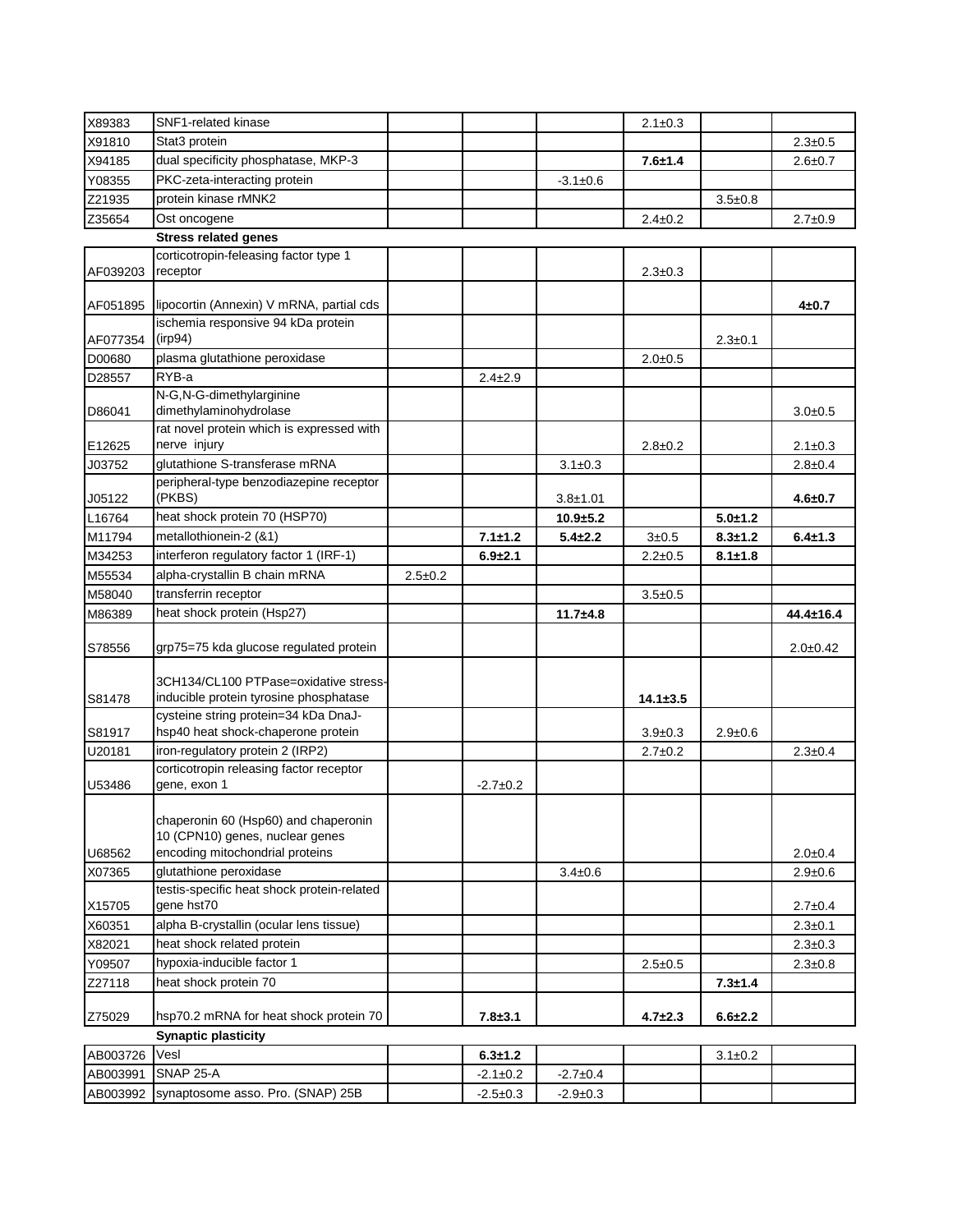|          |                                                       |                |                | $-4.0 \pm 1.6$ - |                 |                 |                |
|----------|-------------------------------------------------------|----------------|----------------|------------------|-----------------|-----------------|----------------|
| AB016160 | GABAB receptor 1c, complete cds                       |                |                | $2.1 \pm 0.2$    |                 |                 |                |
| AB016161 | GABAB receptor 1d                                     |                |                |                  | $2.2 \pm 0.5$   |                 |                |
| AF000423 | synaptotagmin XI                                      |                | $-3.2+0.6$     |                  | $6.9 + 0.4$     | $4.3 + 0.6$     | $5.6 + 0.4$    |
| AF009603 | SH3p4 mRNA, partial                                   |                |                |                  | $4.0 + 0.4$     | $2.9 \pm 0.3$   | $2.9 + 1.0$    |
| AF018261 | EH domain binding protein Epsin                       |                |                | $-3.7+0.6$       |                 |                 |                |
| AF031430 | syntaxin 7                                            |                |                |                  |                 | $2.4 \pm 0.5$   | $2.5 \pm 0.3$  |
| AF032666 | rsec5 mRNA, complete                                  | $-2.1 \pm 0.8$ |                |                  |                 |                 |                |
|          |                                                       |                |                |                  |                 |                 |                |
| AF033027 | prenylated SNARE protein Ykt6p (Ykt6)                 |                |                | $-2.2 \pm 0.3$   |                 |                 |                |
| AF035632 | syntaxin 12                                           |                |                |                  | $3.2 \pm 0.8$   |                 |                |
| AF058789 | SynGAP-a                                              |                |                |                  | $5.1 \pm 0.6$   |                 | $3.1 \pm 1.1$  |
| AF065149 | rANK3.C-ter ankyrinG (Ank3)                           |                |                |                  | $3.6 + 0.7$     | $2.1 \pm 0.4$   |                |
| AF074482 | GABA-B receptor 2 (GABA-BR2)                          |                |                |                  | $4.0 + 0.8$     |                 |                |
| AF087696 | dlg 2 mRNA, partial cds                               |                |                |                  |                 | $2.5 \pm 0.4$   |                |
| AF087697 | dlg 3, partial                                        |                |                |                  | $2.1 \pm 0.2$   | $3.0 + 1.4$     |                |
|          | N-ethylmaleimide sensitive factor (NSF),              |                |                |                  |                 |                 |                |
| AF089839 | partial                                               |                |                |                  | $7.1 \pm 1.7$   | $3.6 + 0.8$     | $2.9 + 1.1$    |
| AF090136 | $lin-7-C$                                             |                |                |                  | $2.2 \pm 0.3$   |                 |                |
| AF091834 | N-ethylmaleimide sensitive factor NSF,<br>partial cds |                | $-3.7+0.4$     |                  | $11.7 + 4.7$    | $3.9 + 0.5$     | $3.6 \pm 0.4$  |
|          | membrane-associated guanylate kinase-                 |                |                |                  |                 | $2.9 \pm 0.6$ , |                |
| AF102853 | interacting protein 1 Maguin-1                        |                |                |                  | $2.1 \pm 0.6$   | $2.3 \pm 0.4$   |                |
| AF109405 | GABA-B receptor 2                                     |                |                |                  | $2.7 \pm 0.1$   |                 |                |
| AJ006855 | synaptojanin                                          | $-3.2+0.8$     |                |                  |                 |                 |                |
| AJ007422 | IP4/PIP3 binding protein                              |                |                |                  | $2.1 \pm 0.1$   |                 |                |
| D16817   | metabotropic glutamate receptor mGluR7                |                |                |                  | $2.0 + 0.2$     |                 |                |
| D70817   | synaphin 2                                            |                |                | $-7.6 + 2.7$     | $2.4 \pm 0.4$   |                 |                |
| D83538   | 230kDa phosphatidylinositol 4-kinase                  |                |                |                  | $3.5 \pm 0.6$   |                 |                |
| D84667   | phosphatidylinositol 4-kinase                         |                |                |                  | $3.7 + 0.4$     |                 | $3.2 + 1.0$    |
|          | encoding protein capable of binding with              |                |                |                  |                 |                 |                |
| E12159   | inositol-1,4, 5-triphosphate                          |                |                |                  |                 |                 | $2.5 \pm 0.2$  |
| L08490   | GABA-A receptor alpha-1 subunit                       |                |                |                  | $5.5 + 0.4$     | $3.3 \pm 0.6$   | $2.6 + 0.1$    |
| L08493   | GABA-A receptor alpha-4 subunit                       |                |                |                  | $2.8 \pm 0.4$   | $4.2 \pm 0.2$   |                |
| L08494   | GABA-A receptor alpha-5 subunit                       |                |                |                  | $4.1 \pm 0.5$   |                 |                |
| L08497   | GABA(A) R gamma 2                                     |                |                |                  | $3.5 + 1.1$     | $2.4 \pm 0.3$   | $2.9 + 0.5$    |
| L20823   | syntaxin 2 mRNA, complete                             |                |                |                  |                 |                 | $2.2 \pm 0.4$  |
| M16406   | m1 muscarinic acetylcholine receptor<br>gene          |                |                |                  | $3.8 + 0.5$     | $3.2 \pm 0.6$   |                |
| M21410   | serotonin 1c receptor                                 |                |                |                  | $2.0 + 0.2$     |                 |                |
|          | vesicle associated membrane protein                   |                |                |                  | $3.4 \pm 0.7$ , |                 |                |
| M24104   | (VAMP-1)                                              |                | $-3.9+0.5$     |                  | $5.1 \pm 1.0$   | $2.1 \pm 0.2$   | $3.5 + 0.7$    |
| M34176   | beta adaptin                                          |                | $-2.1 \pm 0.1$ |                  | $3.9 + 1.9$     |                 | $2.3 \pm 0.2$  |
| M36418   | glutamate receptor (GluR-A) mRNA                      |                |                |                  |                 | $-2.0+0.2$      | $-2.7+0.2$     |
| M36419   | glutamate receptor (GluR-B)                           |                | $-2.2 \pm 0.2$ | $-3.3 \pm 0.7$   |                 |                 |                |
| M92076   | metabotropic glutamate receptor 3                     |                |                |                  |                 |                 | $-2.3 \pm 0.3$ |
| M96630   | sec61 homoloque                                       |                |                |                  |                 |                 | $2.4 \pm 0.3$  |
| S39221   | NMDA receptor                                         |                |                |                  | $4.5 + 1.0$     | $3.1 \pm 0.8$   | $3.0 + 0.1$    |
| U11418   | NMDAR1 glutamate receptor subunit                     |                |                |                  | $2.1 \pm 0.4$   |                 |                |
| U20106   | synaptotagmin VII                                     |                |                |                  | $2.3 + 0.1$     | $2.3 \pm 0.3$   |                |
| U24070   | Munc13-1                                              |                |                |                  | $2.4 \pm 0.8$   |                 |                |
| U35099   | complexin II mRNA                                     |                |                |                  |                 | $-2.2 \pm 0.2$  | $-2.5+0.2$     |
| U39320   | cysteine string protein                               |                |                |                  | $3.2 \pm 0.2$   |                 |                |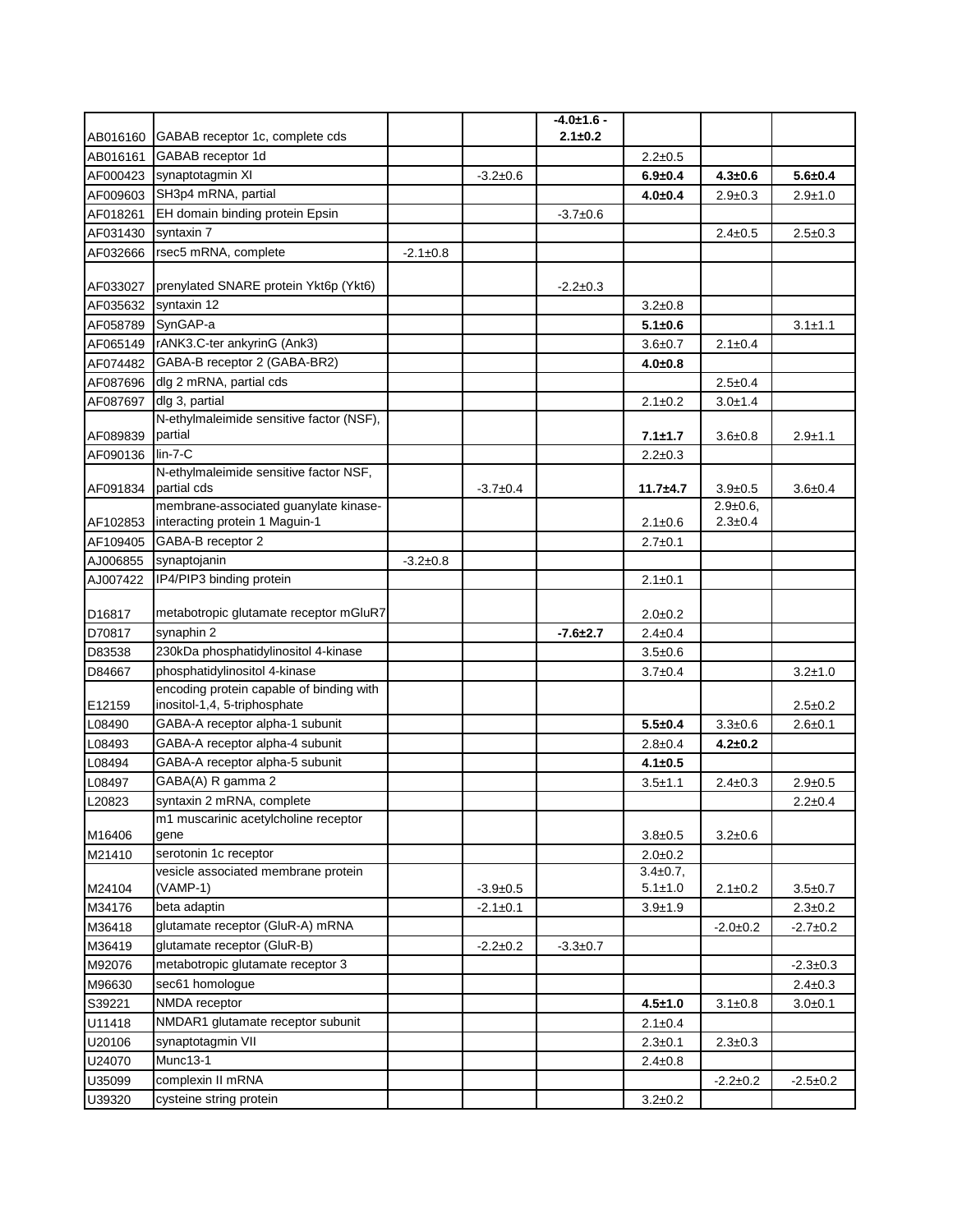| U49049   | chapsyn-110 mRNA                                                             |                |                |                                | $2.1 \pm 0.3$ |                |
|----------|------------------------------------------------------------------------------|----------------|----------------|--------------------------------|---------------|----------------|
| U49099   | cis-Golgi p28 (p28)                                                          |                |                | $-4.4 \pm 0.9$                 |               |                |
| U50147   | synapse-associated protein 102                                               | $-2.5+0.6$     |                | $2.8 \pm 0.4$                  |               |                |
| U50717   | synaptic density protein PSD-93                                              |                |                | $2.6 \pm 0.1$                  |               |                |
| U56261   | SNAP-25a mRNA, partial cds                                                   |                |                | $4.8 + 1.2$                    | $4.2 \pm 0.6$ | $3.1 \pm 0.4$  |
| U67137   | PSD-95/SAP90-associated protein-1                                            |                | $-2.6 \pm 0.1$ |                                |               |                |
| U67139   | PSD-95/SAP90-associated protein-3                                            |                |                | $2.0 + 0.4$                    | $3.0 + 0.2$   |                |
| U67140   | PSD-95/SAP90-associated protein-4                                            |                |                |                                | $2 + 0.5$     |                |
| U79417   | 71 kDa component of rsec6/8 secretory<br>complex p71                         |                |                | $2.7 \pm 0.6$                  | $2.5 \pm 0.6$ | $2.1 \pm 0.4$  |
| U92072   | m-tomosyn                                                                    |                |                | $2.8 \pm 0.3$                  | $2.1 \pm 0.3$ | $2.1 \pm 0.4$  |
| X15467   | GABA(A) receptor beta-2 subunit                                              |                |                | $2.2 \pm 0.2$                  |               |                |
| X15468   | GABA(A) receptor beta-3 subunit                                              |                |                | $3.5 + 0.7$                    | $2.6 \pm 0.3$ | $2.2 \pm 0.4$  |
|          | glutamate receptor, AMPA subtype,<br>GluR1                                   |                |                |                                |               |                |
| X17184   |                                                                              |                |                |                                |               | $-5.9 + 1.6$   |
| X52772   | RRP65 R.rattus p65 (synaptotagmin I)                                         |                |                | $8.7 \pm 0.2$                  | $4.7 \pm 1.3$ | $4.1 \pm 0.6$  |
| X92097   | transmembrane protein                                                        | $-2.6 \pm 0.2$ | $-2.3 \pm 0.5$ | $2.8 \pm 0.3$                  |               | $2.2 \pm 0.2$  |
| X97443   | transmembrane protein Tmp21-I                                                |                |                |                                |               | $2.7 \pm 1.0$  |
| Z46614   | caveolin                                                                     |                |                |                                |               | 3±0.9          |
|          | Transcription factors, immediate early<br>genes and other expression related |                |                |                                |               |                |
|          | genes                                                                        |                |                |                                |               |                |
| AB012230 | <b>NF1-B1</b>                                                                |                | $-2.6 \pm 0.7$ | $2.1 \pm 0.3$                  |               |                |
| AB012234 | <b>NF1-X1</b>                                                                |                |                | $-2.1 \pm 0.3$                 | $-2.5+0.2$    | $-2.9 \pm 0.2$ |
| AB012235 | NF1-X1, partial cds                                                          |                | $-3.7 \pm 1.5$ |                                |               |                |
| AF000942 | Id3a mRNA, complete cds                                                      | $-3 \pm 0.2$   |                |                                |               |                |
| AF001417 | zinc finger protein                                                          |                |                | $3.7 \pm 0.3$                  | $4.1 \pm 0.2$ | $3.2 \pm 0.7$  |
| AF015911 | NAC-1 protein (NAC-1)                                                        |                |                | $4 + 0.6$                      | $3.2 \pm 0.6$ | $2.5 \pm 0.7$  |
| AF022081 | small nuclear RING finger protein                                            |                |                | $3.0 + 1.1$                    | $2.9 \pm 0.2$ | $2.4 \pm 0.4$  |
|          | activity and neurotransmitter-induced                                        |                |                |                                |               |                |
| AF030086 | early gene 1 (ania-1)                                                        |                |                | $3.6 + 0.3$                    |               |                |
|          | activity and neurotransmitter-induced                                        |                |                | $2.1 \pm 0.3$ ;                |               |                |
| AF030087 | early gene 2 (ania-2)                                                        |                |                | $3.4 \pm 0.7$                  |               |                |
| AF030089 | activity and neurotransmitter-induced<br>early gene 4 (ania-4)               | $4.8 + 1.5$    | $3.9 + 0.3$    |                                | $2.8 + 0.4$   | $2.7 \pm 0.5$  |
|          | activity and neurotransmitter-induced                                        |                |                |                                |               |                |
| AF030091 | early gene 6 (ania-6)                                                        |                |                | $3.1 \pm 0.6$                  | 4±1.7         |                |
| AF041066 | ribonuclease 4                                                               |                |                | $2.2 \pm 0.3$                  |               |                |
|          | activity and neurotransmitter-induced                                        |                |                |                                |               |                |
| AF050659 | early gene 7 (ania-7)                                                        |                |                | $5.5 + 2.4$                    |               |                |
| AF050660 | activity and neurotransmitter-induced<br>early gene 8 (ania-8)               |                |                | $9.7 + 4.8$                    |               |                |
| AF063447 | nuclear RNA helicase                                                         |                | $2.7 \pm 1.0$  |                                |               | $2.4 \pm 0.3$  |
|          | splicing factor 1 homolog mRNA, partial                                      |                |                |                                |               |                |
| AF079873 | cds                                                                          |                |                | $3.5 \pm 1.0$                  | $3.4 \pm 0.4$ | $2.3 \pm 0.1$  |
| AF100470 | ribosome attached membrane protein 4<br>(RAMP4)                              |                |                | $6.2 \pm 1.3$ ;<br>$2.5 + 0.5$ | $2.9 \pm 0.6$ | $3.3 \pm 0.8$  |
| AJ010386 | ETR-R3b protein, alternatively spliced<br>isoform                            |                |                | $3.3 \pm 0.2$                  |               | $2.5 \pm 0.1$  |
| D12516   | HES-5                                                                        |                |                | $3.4 \pm 0.7$                  |               |                |
| D13417   | transcription factor HES-1                                                   |                |                |                                | $2.9 \pm 0.6$ |                |
| D26307   | jun-D gene, complete cds                                                     |                |                |                                | $2.8 \pm 0.2$ |                |
| D64059   | mRNA for helicase II, partial cds                                            |                |                | $-2.7 \pm 0.5$                 |               |                |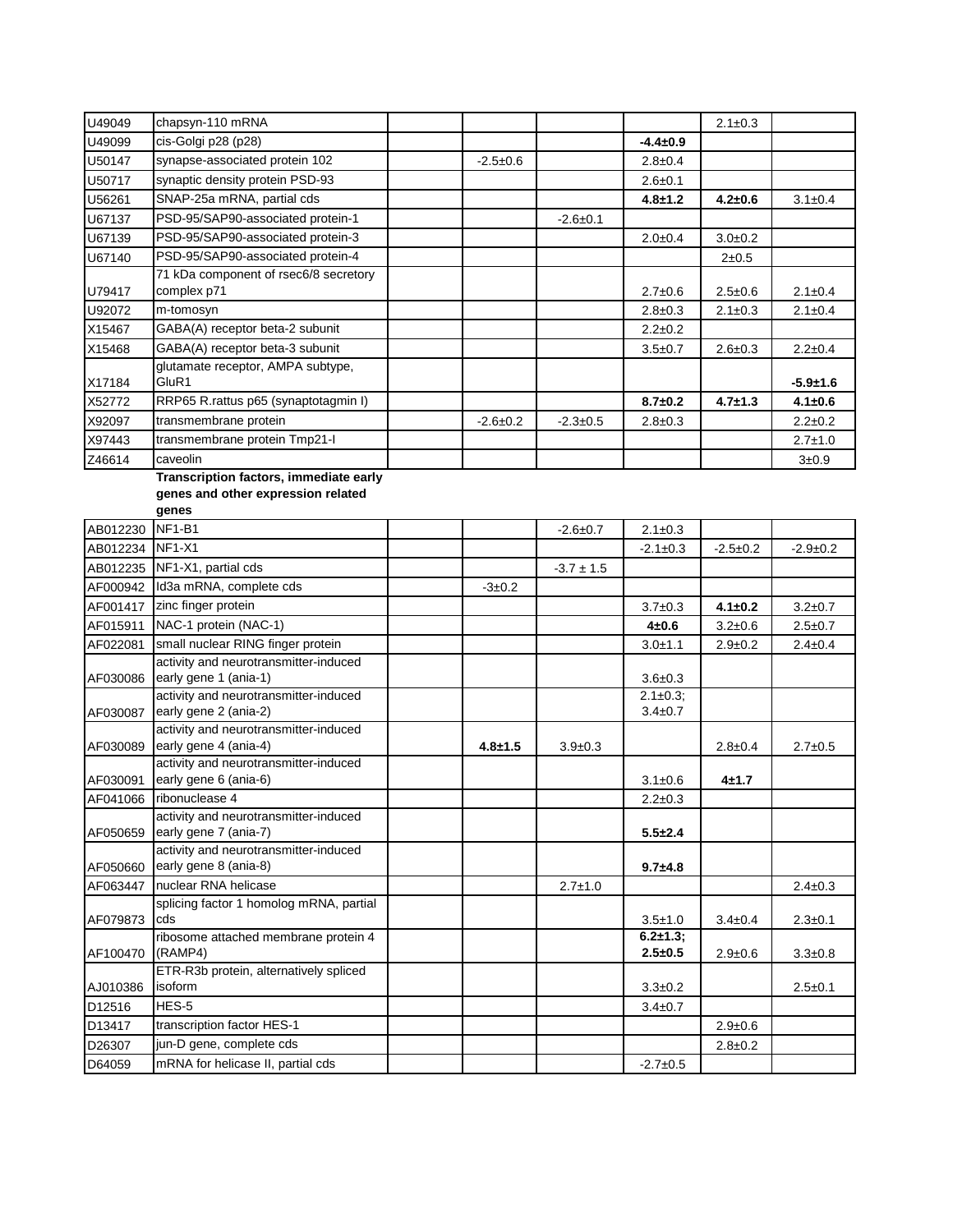|        | protein TIP120 which is formed of                   |                |                 |                |                |               |                |
|--------|-----------------------------------------------------|----------------|-----------------|----------------|----------------|---------------|----------------|
|        | complex with TBP (TATA binding                      |                |                 |                |                |               |                |
| E12829 | protein)                                            |                |                 |                | $2.1 \pm 0.5$  |               |                |
| E13644 | neurodap-1                                          |                |                 | $-3.5+0.2$     |                |               |                |
| J05571 | S-adenosylmethionine synthetase                     |                |                 |                | $5.2 + 0.4$    | 3±0.2         | $2.1 \pm 0.1$  |
| L14462 | R-esp1                                              |                |                 | $-2.8 \pm 0.4$ |                |               |                |
|        | inhibitor of DNA-binding, splice variant            |                |                 |                |                |               |                |
| L23148 | ld1.25                                              |                |                 |                |                |               | $3.1 \pm 0.8$  |
| L26267 | nuclear factor kappa B p105 subunit                 |                | $4.9 + 1.0$     |                |                | $4.6 + 0.9$   | $2.1 \pm 0.4$  |
|        | nerve growth factor-induced (NGFI-A)                |                |                 |                |                |               |                |
| M18416 | gene                                                |                | $2.6 \pm 0.3$   |                | $4.3 \pm 0.5$  | $2.8 \pm 0.3$ |                |
| M33025 | parathymosin                                        |                |                 | $-2.9+0.5$     |                |               |                |
| M63282 | leucine zipper protein                              |                | $2.3 \pm 0.3$   |                | $2.3 \pm 0.4$  |               |                |
| M65148 | RATF2 mRNA                                          |                | $-2.1 \pm 0.24$ |                | $2.6 + 0.1$    |               |                |
| M65149 | <b>CELF</b>                                         |                | $6.6 + 0.8$     |                |                | $6.0 + 1.4$   |                |
| M92433 | NGFI-C gene                                         | $4.6 + 1.9$    |                 |                | $4.5 + 1.3$    |               |                |
| M98327 | transfer RNA-Valine synthetase mRNA                 |                |                 |                | $2.5 \pm 0.2$  |               | $2.1 \pm 0.6$  |
|        | thyrotroph embryonic factor=leucine                 |                |                 |                |                |               |                |
| S58745 | zipper transcription factor                         |                |                 |                | $2.1 \pm 0.1$  |               |                |
| S66024 | transcriptional repressor CREM                      |                |                 |                |                | $2.1 \pm 0.1$ |                |
|        | rNFIL-6=C/EBP-related transcription                 |                |                 |                |                |               |                |
| S77528 | factor                                              |                |                 |                | $3.2 \pm 0.6$  | $4 + 0.2$     |                |
|        |                                                     |                |                 |                |                |               |                |
| U01146 | nuclear orphan receptor HZF-3 (HZF-3)               |                |                 |                | $3.4 \pm 0.6$  |               |                |
| U17254 | immediate early gene transcription factor<br>NGFI-B | $6.0 + 1.1$    |                 |                | $8.7 + 1.4$    |               |                |
|        | double-stranded RNA-specific adenosine              |                |                 |                |                |               |                |
| U18942 | deaminase                                           |                |                 |                | $3.3 \pm 1.0$  | $2.4 \pm 0.4$ | $2.2 \pm 0.2$  |
| U19516 | initiation factor eIF-2Be mRNA                      |                |                 |                |                | $2.4 \pm 1.0$ |                |
|        |                                                     |                |                 |                |                |               |                |
| U31668 | transcription factor E2F-5 mRNA, partial            |                |                 |                |                | $2.1 \pm 1.0$ |                |
| U35890 | polypeptide GalNAc transferase T1                   |                |                 |                | $2.2 \pm 0.2$  |               |                |
|        | pancreas only zinc finger protein (POZF-            |                |                 |                |                |               |                |
| U56862 | 1)<br>protein synthesis initiation factor 4All      |                |                 |                | $3.3 \pm 0.3$  | $2.2 \pm 0.5$ |                |
| U64705 | gene, partial                                       |                |                 | $-2.2 \pm 0.1$ |                |               |                |
| U75397 | Krox-24                                             |                | $2.4 \pm 0.3$   |                | $2.8 \pm 0.4$  |               |                |
| U75398 | Krox-24 mRNA, partial cds                           |                |                 |                | $4.4 \pm 1.3$  |               |                |
| U78102 | krox20 mRNA                                         | $5.1 + 0.8$    |                 |                | $5.2 + 2.5$    |               |                |
| U94340 | poly(ADP-ribose) polymerase                         |                | $-3.0+0.4$      |                |                |               |                |
| X06423 | ribosomal protein S8                                |                |                 | $2.0 + 0.2$    |                |               |                |
| X06769 | c-fos                                               | $11.2 \pm 0.7$ | $3.9 + 1.2$     |                | $18.8 + 5.7$   | $5.1 + 1.4$   |                |
| X07266 | gene 33 polypeptide                                 |                |                 |                | $6.9 + 1.0$    |               |                |
| X13167 | NF-1 like DNA-binding protein                       |                |                 |                | $2.7 \pm 0.6$  |               |                |
|        | immediate-early serum-responsive JE                 |                |                 |                |                |               |                |
| X17053 | gene                                                |                | $39.9 \pm 16.0$ | $7.7 + 2.1$    | $3.1 \pm 0.8$  | $37.3 + 3.4$  | $10.4 \pm 5.3$ |
|        | c-jun oncogene mRNA for transcription               |                |                 |                |                |               |                |
| X17163 | factor AP-1                                         |                |                 |                | $6.3 + 1.3$    |               |                |
| X54686 | pJunB                                               |                | $3.7 \pm 0.5$   |                | $22.2 \pm 7.4$ | $7.8 + 0.7$   | $2.3 \pm 0.7$  |
| X59375 | ribosomal protein S27                               |                |                 | $3.9 \pm 0.4$  |                |               | $3.5 \pm 0.3$  |
| X59608 | RNA Polli-c-DNA                                     |                |                 |                | 3.7±1.0        |               |                |
| X60769 | sfb mRNA for silencer factor B                      |                |                 |                | $2.9 + 0.5$    | $2.5 \pm 0.2$ |                |
| X63369 | TIS 11                                              |                |                 |                | 3.0±0.7        | 2.7±0.5       |                |
|        | snRNP-associated polypeptide N, FE                  |                |                 |                |                |               |                |
| X73411 | gene                                                |                |                 | $-2.4 \pm 0.3$ |                |               |                |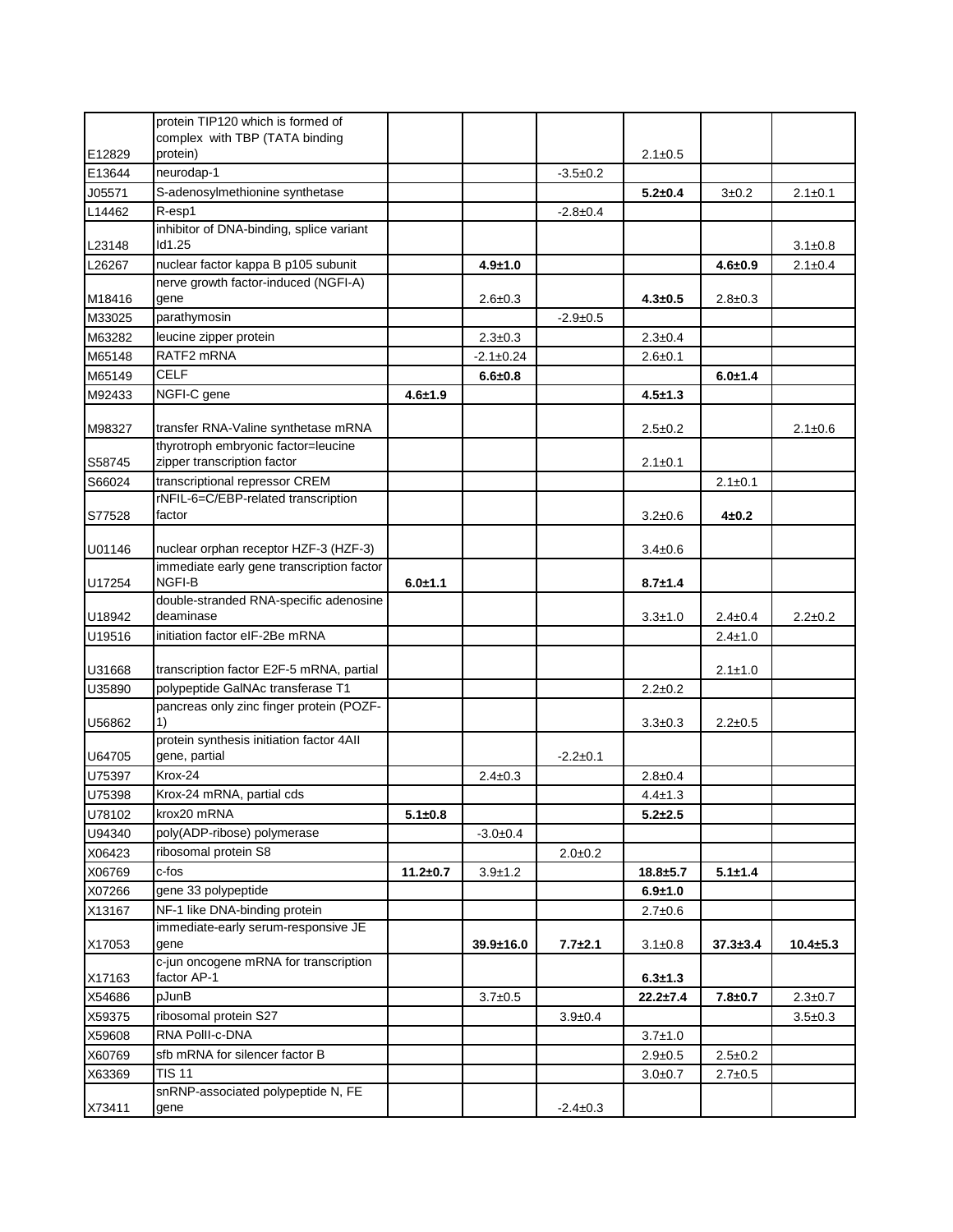| X74565   | polypyrimidine tract binding protein                                            |                |               |                | $2.4 \pm 0.4$ |               | $2.7 \pm 0.7$   |
|----------|---------------------------------------------------------------------------------|----------------|---------------|----------------|---------------|---------------|-----------------|
| X86003   | neuron-derived orphan receptor-2                                                |                |               |                | $5.0 + 2.6$   |               |                 |
| X90823   | USF2a & USF2b                                                                   |                |               |                |               | $2.8 \pm 0.2$ |                 |
| Y00396   | c-myc                                                                           |                | $2.4 \pm 0.7$ |                |               |               |                 |
| Y09000   | dendrin                                                                         |                |               | $-2.2 \pm 0.4$ |               |               |                 |
| Z38067   | c-myc, exon 2                                                                   |                |               |                | $2.4 \pm 0.6$ |               |                 |
|          | <b>Uncategorized transcripts</b>                                                |                |               |                |               |               |                 |
| AB020019 | BEIGE, complete cds                                                             |                |               |                |               |               | $2.1 \pm 0.4$   |
|          | brain finger protein (BFP)                                                      |                |               |                |               |               |                 |
| AF054586 | mama mRNA                                                                       | $-2.5+0.7$     |               |                |               |               |                 |
| AF065438 | unknown mRNA                                                                    |                |               |                |               |               | $2.1 \pm 0.2$   |
| AF069782 |                                                                                 |                |               |                |               | $2.6 \pm 0.7$ |                 |
| AF087037 | BTG3 mRNA, complete cds                                                         |                |               |                |               | $2.0 + 0.2$   |                 |
| AJ222724 | small glutamine-rich tetratricopeptide<br>repeat (TPR) containing protein (SGT) |                |               |                | $3.3 \pm 2.0$ |               | $2.6 + 0.4$     |
|          | 70 kd mitochondrial autoantigen, partial                                        |                |               |                |               |               |                 |
| D00092   | cds                                                                             |                |               |                | $2.8 \pm 0.3$ |               |                 |
| D14448   | Max mRNA                                                                        |                |               |                | $2.5 \pm 0.2$ |               |                 |
| D17764   | phosphoneuroprotein 14 (b-synuclein)                                            |                |               | $-3.7+0.7$     |               |               |                 |
| D25233   | retinoblastoma protein, partial sequence                                        |                |               |                | $2.2 \pm 0.1$ |               |                 |
| D38629   | APC protein                                                                     |                |               |                | $2.9 \pm 0.1$ |               |                 |
| D49434   | arylsulfatase B                                                                 |                |               |                | $2.2 \pm 0.3$ |               |                 |
|          | glycoprotein specific UDP-                                                      |                |               |                |               |               |                 |
| D88035   | glucuronyltransferase                                                           |                |               |                | $3.1 \pm 0.7$ | $2.3 \pm 0.7$ |                 |
|          | peptidylglycin-alpha-amidating                                                  |                |               |                |               |               |                 |
| E03428   | monooxygenase                                                                   |                |               | $-2.9+0.3$     |               |               |                 |
| L19306   | tumor suppressor mRNA fragment 4 of 6                                           |                |               |                | $4.9 \pm 1.3$ |               | $3.0 + 0.8$     |
| L34542   | non-receptor protein kinase (batk)                                              |                |               | $-3.3$         |               |               |                 |
|          | long interspersed repetitive DNA                                                |                |               |                |               |               |                 |
| M13100   | sequence LINE3 (L1Rn)                                                           | $-3.6 \pm 1.2$ |               | $-5.6 + 2.9$   |               | $2.6 \pm 0.3$ |                 |
|          | long interspersed repetitive DNA                                                |                |               |                |               |               |                 |
| M13101   | sequence LINE4 (L1Rn)                                                           | $-4.1 \pm 2.5$ |               |                | $2.0 + 0.3$   | $2.8 \pm 0.4$ |                 |
| M19257   | cytosolic retinol-binding protein (CRBP)                                        |                |               |                |               |               | $2.8 + 1.1$     |
| M22340   | RATLNKP5 Rat link protein gene, exon 5                                          |                |               |                | $2.2 \pm 0.5$ |               |                 |
| M22670   | alpha-2-macroglobulin gene, exons 5 and<br>6                                    |                |               |                |               | $3.3 + 1.6$   |                 |
|          |                                                                                 |                |               |                |               |               |                 |
| M23697   | tissue-type plasminogen activator (t-PA)                                        |                |               |                |               | $3.6 + 0.6$   |                 |
| M55017   | nucleolin gene                                                                  |                |               |                | $2.7 \pm 1.0$ | $2.6 \pm 0.3$ | $2.03 \pm 0.78$ |
| M80367   | isoprenylated 67 kDa protein                                                    |                |               |                |               | $2.3 \pm 0.4$ |                 |
| M92042   | N-heparan sulfate sulfotransferase                                              |                |               |                | $2.6 + 0.5$   |               |                 |
| M94918   | beta-globin gene, exons 1-3                                                     | $3.0 + 0.5$    |               |                |               |               |                 |
| S69874   | C-FABP=cutaneous fatty acid-binding<br>protein                                  |                |               | $2.5 \pm 0.1$  |               |               | $2.0 + 0.1$     |
| S75019   | antiquitin=26g turgor protein homolog                                           |                |               |                |               |               | $2.2 \pm 0.7$   |
| S76779   | rApoE=apolipoprotein E                                                          |                |               |                |               |               | $-2.1 \pm 0.3$  |
|          | VHL=von Hippel-Lindau tumor                                                     |                |               |                |               |               |                 |
| S80345   | suppressor gene homolog                                                         |                |               |                | $3.9 + 1.0$   | $4.4 \pm 0.4$ | $2.2 \pm 0.2$   |
| U07619   | tissue factor protein mRNA                                                      |                | $2.5 \pm 0.5$ |                |               | $2.3 \pm 0.3$ |                 |
| U09540   | cytochrome P450 (CYP1B1)                                                        |                |               |                |               | $2.6 \pm 0.3$ |                 |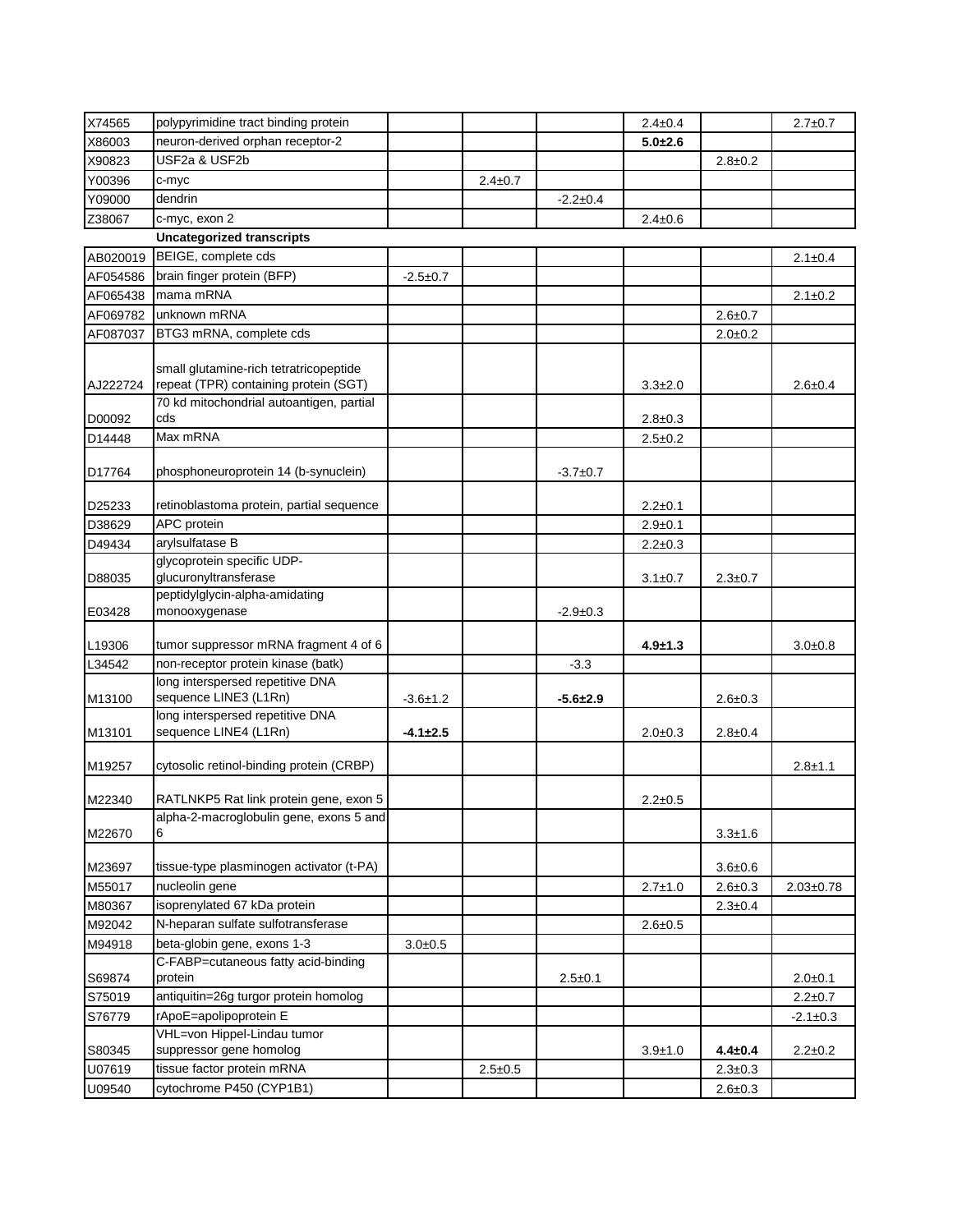|                      | limbic system-associated membrane                               |                |                |                |                |                |                 |
|----------------------|-----------------------------------------------------------------|----------------|----------------|----------------|----------------|----------------|-----------------|
| U31554               | protein mRNA                                                    |                |                |                | $-3.8 \pm 0.8$ | $-4.5+0.5$     | $-5.4 \pm 1.3$  |
| U31777               | atrophin-1 (DRPLA)                                              |                |                |                | $4.2 + 1.2$    |                |                 |
| U31866               | Nclone10 mRNA                                                   |                |                |                |                |                | $2.8 \pm 0.4$   |
| U35775               | gamma-adducin (PKC substrate)                                   |                | $-7.5 + 6.6$   |                |                |                |                 |
| U44091               | atrophin-1 related protein (rARP)                               |                |                |                | $3.5 + 0.9$    | $3.2 \pm 0.2$  |                 |
|                      | retroviral-like ovarian specific transcript                     |                |                |                |                |                |                 |
| U48828               | 30-1                                                            | $-2.1 \pm 0.8$ |                |                | $-2.2 \pm 0.3$ |                |                 |
| U83119               | L1 retrotransposon ORF2                                         | $3.0 + 0.3$    |                | $-3.6 + 1.5$   |                | $2.9 \pm 0.3$  |                 |
|                      | epithelial cell transmembrane protein                           |                |                |                |                |                |                 |
|                      | antigen precursor (RTI40) gene,<br>promoter region and exon 1   |                |                |                |                |                |                 |
| U92081<br>U93197     | RN protein                                                      |                |                | $6.7 + 0.1$    |                | $2.3 \pm 0.4$  | $5.7 \pm 0.4$   |
|                      | REMSVFBR FBR-murine osteosarcoma                                |                |                |                | $3.3 + 0.3$    |                |                 |
| X03347               | provirus genome                                                 | $15.9 + 3.5$   | $3.1 \pm 1.4$  |                | $18.9 + 4.2$   | $3.2 + 1.9$    |                 |
| X04979               | apolipoprotein E                                                |                |                |                |                |                | $-2.7+0.4$      |
|                      |                                                                 |                |                |                |                |                |                 |
| X05472               | 2.4 kb repeat DNA right terminal region                         |                |                | $-3+1.3$       |                |                |                 |
| X07648               | amyloidogenic glycoprotein (rAG)                                |                |                | $-2.7 \pm 0.3$ | $2\pm0.0$      |                |                 |
| X13722               | LDL-receptor                                                    |                |                |                |                | $3.3 \pm 0.3$  |                 |
| X52583               | nuclear pore glycoprotein P62                                   |                |                |                | $2.2 \pm 0.2$  |                |                 |
|                      | trans-Golgi network integral membrane                           |                |                |                |                |                |                 |
| X53565               | protein TGN38                                                   |                | $-2.1 \pm 0.4$ |                | $3.9 + 1.0$    | $2.5 \pm 0.3$  | $2.83 \pm 0.67$ |
|                      | long interspersed repetitive DNA                                |                |                |                |                |                |                 |
| X53581               | containing 7 ORF's                                              | $-2.8+1.5$     |                |                | $-2.2 \pm 0.1$ | $2.4 \pm 0.3$  |                 |
| X56325               | 2-alpha-1 globin gene                                           | $2.7 \pm 0.3$  |                |                |                |                |                 |
| X59864               | ASM15 gene                                                      |                |                |                |                |                | $2.9 \pm 0.3$   |
|                      | FE65 gene for adaptor protein interacting                       |                |                |                |                |                |                 |
| X60468               | with the beta-amyloid precursor protein<br>intracellular domain |                |                | $-6.3 + 1.3$   | $2.1 \pm 0.1$  |                |                 |
| X61654               | ad1-antigen                                                     |                |                | $3.3 \pm 0.5$  |                |                | $2.9 + 0.5$     |
| X77934               | amyloid precursor-like protein 2                                |                | $-3.0 + 1.1$   | $-2.6 \pm 0.6$ | $6.2 + 1.2$    | $2.5 \pm 0.3$  | $2.9 \pm 0.2$   |
| X86789               | sensory neuron synuclein                                        | $-4.1 \pm 1.1$ |                |                |                |                |                 |
| X99337               | glycoprotein 55                                                 |                | $-2.9 + 1.5$   | $-3.8 + 1.6$   | $2.9 + 0.5$    |                |                 |
| Z14030               | TRAP-complex gamma subunit                                      |                |                |                | $4.3 \pm 0.9$  | $3.9 + 1.2$    | $2.9 \pm 0.3$   |
|                      | <b>ESTs</b>                                                     |                |                |                |                |                |                 |
| AA108277             |                                                                 |                |                | $-3 \pm 0.3$   | $2.8 + 0.7$    | $2.5 \pm 0.6$  |                 |
| AA685903             |                                                                 |                | $-2.6 \pm 0.1$ |                | $2.7 \pm 0.2$  |                | $2.6 + 0.5$     |
| AA686031             |                                                                 |                |                |                | $2.2 \pm 0.3$  | $2.2 \pm 0.1$  |                 |
|                      |                                                                 |                |                |                |                |                |                 |
| AA686579             |                                                                 |                | $-2.2 \pm 0.5$ |                |                |                |                 |
| AA799421             |                                                                 |                | $2.4 \pm 0.2$  |                |                |                | $-2.1 \pm 0.6$  |
| AA799448<br>AA799501 |                                                                 |                |                |                |                |                |                 |
|                      |                                                                 |                |                |                |                | $-2.5+0.8$     |                 |
| AA799560             |                                                                 |                |                |                |                |                | $-2.5+0.2$      |
| AA799571             |                                                                 |                | $-2.6 \pm 1.0$ | $-3.1 \pm 0.6$ |                |                |                 |
| AA799594             |                                                                 |                |                |                |                |                | $-2.3 \pm 0.6$  |
| AA799636             |                                                                 |                |                |                |                | $-2.1 \pm 0.5$ |                 |
| AA799687             |                                                                 |                | $-2.4 \pm 0.9$ |                |                |                |                 |
| AA799729             |                                                                 |                | $2.5 \pm 0.2$  |                |                |                |                 |
| AA799771             |                                                                 |                |                |                |                | $2.2 \pm 1.0$  |                 |
| AA799773             |                                                                 |                |                |                |                |                | $2.4 \pm 0.6$   |
| AA799803             |                                                                 |                |                |                |                |                | $2.5 \pm 0.6$   |
| AA799814             |                                                                 |                |                |                |                | $2.1 \pm 0.4$  |                 |
| AA799819             |                                                                 |                |                | $-2.6 \pm 0.7$ |                |                |                 |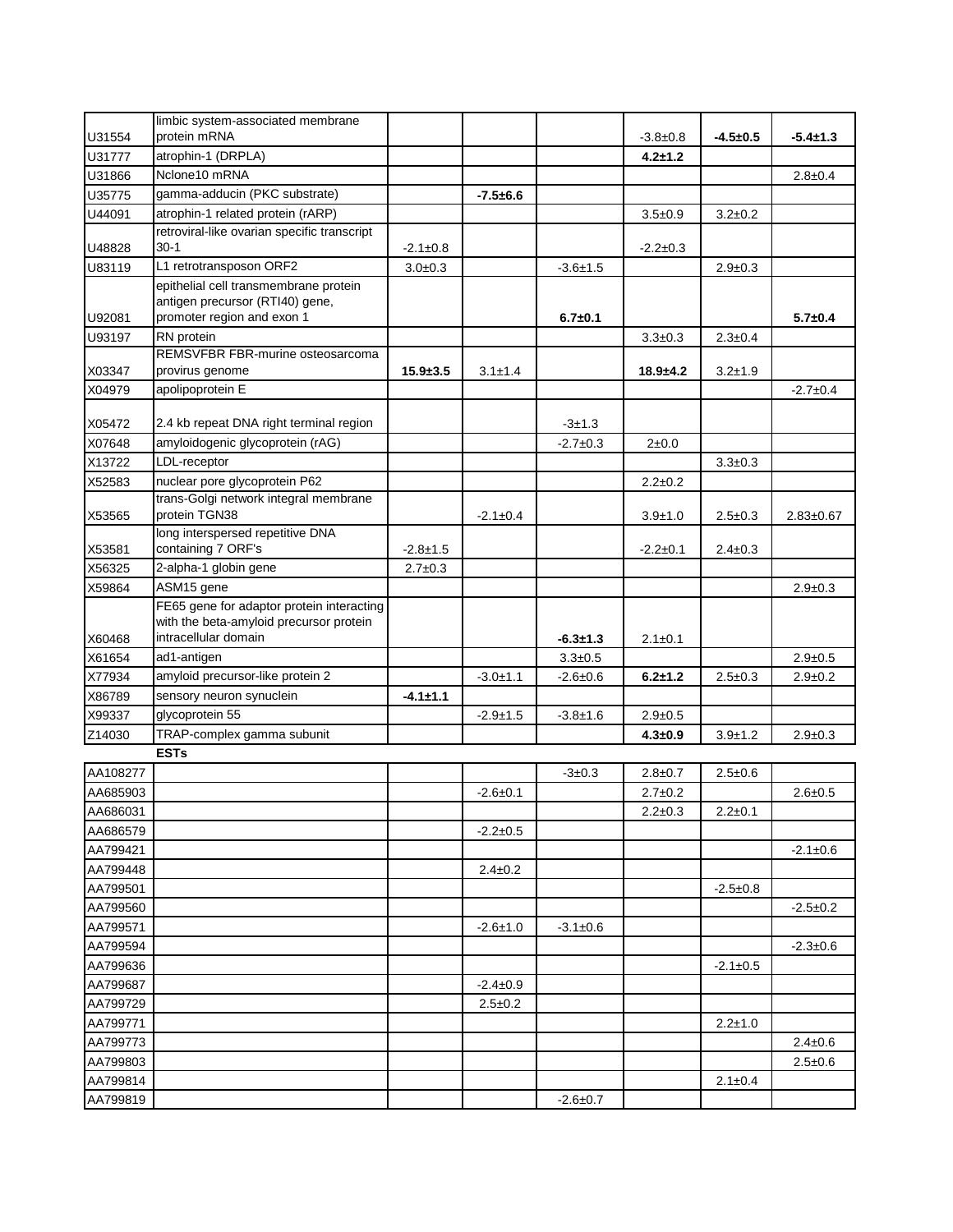| AA799889 |                |                |                | $2.0 + 0.2$    |                | $2.4 \pm 0.4$  |
|----------|----------------|----------------|----------------|----------------|----------------|----------------|
| AA800005 |                |                | $3.1 \pm 0.6$  |                |                |                |
| AA800179 |                |                |                |                |                | $2.7 \pm 0.5$  |
| AA800190 |                |                |                |                |                | $-2.1 \pm 0.2$ |
| AA800318 |                |                |                |                |                | $3.2 + 0.9$    |
| AA800566 |                |                |                |                |                | $2.3 \pm 0.5$  |
| AA800602 |                |                | $-3.5+0.6$     |                |                |                |
| AA800613 |                | $6.4 \pm 1.6$  |                | $8.4 \pm 1.8$  | $8.1 \pm 0.3$  |                |
| AA800663 |                | $-2+0.3$       |                |                |                |                |
| AA800680 |                |                |                | $4.6 + 1.4$    |                |                |
| AA800787 |                |                | $2.9 + 0.9$    |                |                |                |
| AA800853 |                |                |                | $3.9 + 0.7$    | $2.9 + 0.9$    |                |
| AA800908 |                | $-2.4 \pm 1.0$ |                | $4.3 \pm 0.8$  | $3.1 \pm 0.5$  | $3.1 \pm 0.4$  |
| AA801441 |                |                |                |                | $2.3 \pm 0.5$  | $2.7 \pm 0.8$  |
| AA817843 |                |                |                |                | $2.1 \pm 0.5$  |                |
| AA818593 |                |                |                |                |                | $2.9 + 0.2$    |
| AA818604 |                |                |                |                | $2.6 + 0.4$    |                |
| AA819338 |                |                | $2.1 \pm 0.1$  |                |                |                |
| AA848268 |                | $-2.0+0.2$     |                | $2.2 \pm 0.4$  |                |                |
| AA849769 |                |                |                |                |                | $2.3 \pm 0.4$  |
| AA850734 |                |                |                | $2.7 \pm 0.6$  | $2.7 \pm 0.5$  | $2.3 \pm 0.2$  |
| AA852046 |                |                |                |                |                | $2.2 \pm 0.5$  |
| AA858621 |                |                |                |                | $3.9 + 0.7$    |                |
| AA859305 |                |                |                |                | $2.5 \pm 0.4$  | $2.4 \pm 1.1$  |
| AA859562 |                |                |                |                | $2.2 \pm 0.3$  |                |
| AA859597 |                |                |                |                |                | $2.2 \pm 0.4$  |
| AA859612 |                |                |                |                | $-2.0+0.3$     | $-4.0 + 0.7$   |
| AA859648 |                |                |                | $3.2 \pm 0.7$  | $2.3 \pm 0.2$  |                |
| AA859740 | $-2.9 - 0.4$   |                |                |                |                |                |
| AA859757 |                |                |                | $2.4 \pm 0.4$  |                |                |
| AA859830 |                |                |                |                |                | $2.2 \pm 0.3$  |
| AA859837 |                |                |                |                |                | $-2.2 \pm 0.3$ |
| AA859938 |                |                |                |                | $-2.4 \pm 0.3$ | $-2.0 \pm 0.3$ |
| AA859952 |                |                |                | $3.2 \pm 1.2$  |                | $2.4 \pm 0.6$  |
| AA866248 |                |                | $2.6 + 0.4$    |                |                |                |
| AA866291 |                |                |                |                |                | -2.2±0.2       |
| AA866426 |                |                |                |                |                | $2.1 \pm 0.3$  |
| AA874848 |                |                |                | $-2+0.1$       |                | $-2.2 \pm 0.3$ |
| AA874873 |                |                |                |                | $-2.1 \pm 0.1$ |                |
| AA875032 |                | $2.8 \pm 0.2$  |                |                |                |                |
| AA875099 |                | $2.0 + 0.6$    |                |                |                |                |
| AA875126 |                |                |                |                |                | $2 + 0.2$      |
| AA875186 |                |                |                | $2.6 \pm 0.2$  |                |                |
| AA875286 |                | $2.7 \pm 0.1$  |                |                | $2.1 \pm 0.1$  |                |
| AA875327 |                |                |                | $2.8 \pm 0.2$  |                |                |
| AA875427 |                |                | $-2.4 \pm 0.6$ |                |                | $-2.1 \pm 0.5$ |
| AA875438 |                |                |                |                |                | $2.1 \pm 0.2$  |
| AA875470 |                |                | $-2.3 \pm 0.8$ |                |                |                |
| AA875633 |                | $5.1 \pm 1.3$  |                |                | $3.1 \pm 0.5$  |                |
| AA891041 | $12.2 \pm 1.6$ | $6.2 \pm 1.3$  |                | $14.6 \pm 2.4$ | $5.1 + 1.1$    |                |
| AA891132 |                |                |                | $2.0 + 0.4$    |                |                |
| AA891204 |                |                | $-2.3 \pm 0.8$ |                |                |                |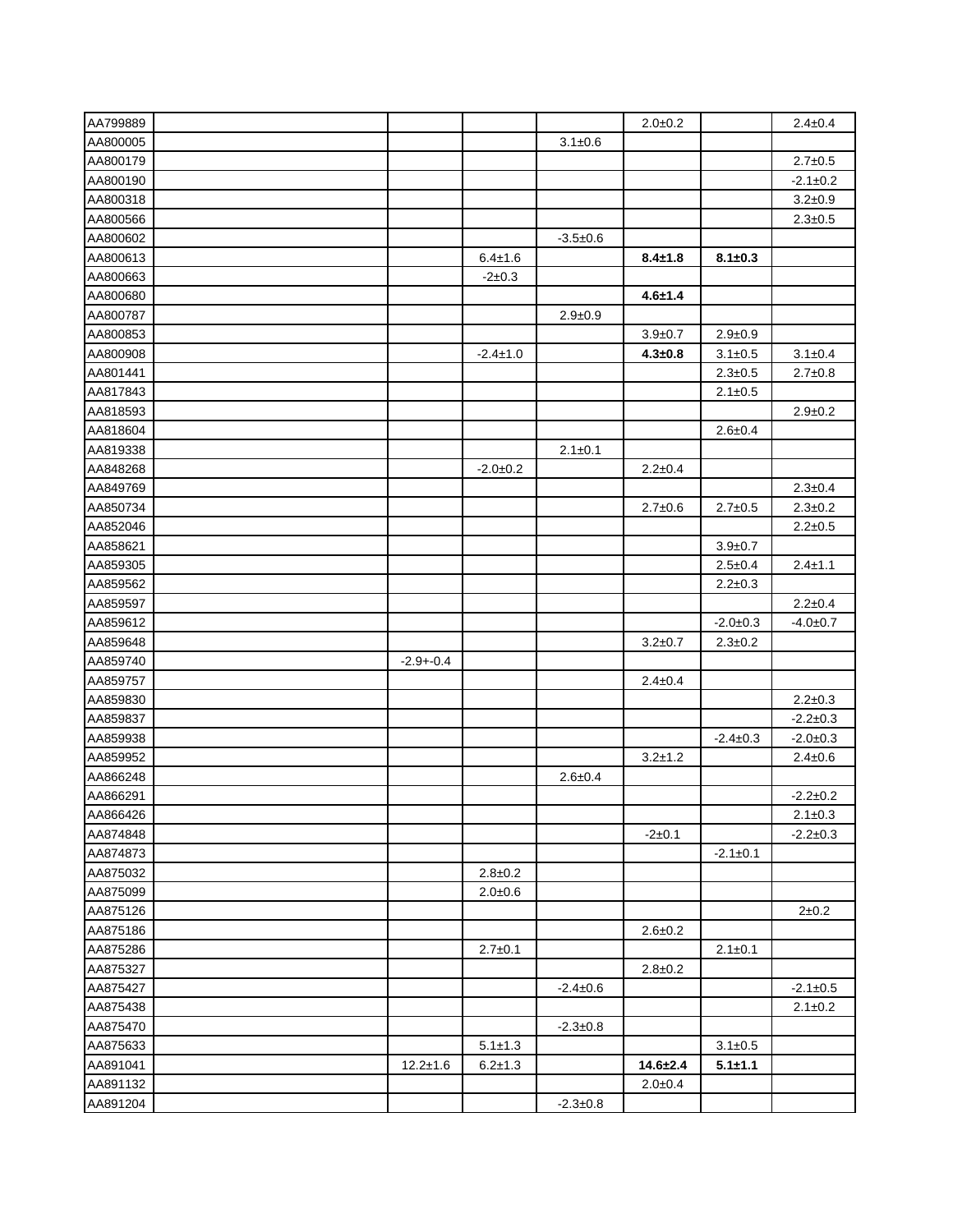| AA891595             |                |                |                | $2.8 \pm 0.5$  | $2.1 \pm 0.3$  |                |
|----------------------|----------------|----------------|----------------|----------------|----------------|----------------|
| AA891810             |                |                |                | $2.1 \pm 0.1$  | $2.1 \pm 0.2$  | $2.6 \pm 0.2$  |
| AA891824             |                | $-2.4 \pm 0.3$ |                | $2.1 \pm 0.4$  |                |                |
| AA891944             |                | $2.5 \pm 0.2$  |                |                | $2.8 \pm 0.1$  |                |
| AA892006             |                |                |                |                |                | $-2+0.2$       |
| AA892012             |                |                |                | $4.1 \pm 0.8$  |                | $2.1 \pm 0.1$  |
| AA892094             | $-2.1 \pm 0.3$ |                |                |                |                |                |
| AA892248             |                |                |                |                |                | $-2.2 \pm 0.2$ |
| AA892273             | $-2.2+0.4$     |                |                |                |                |                |
| AA892332             |                |                |                | $-2.2 \pm 0.8$ |                |                |
| AA892333             |                | $11.4 \pm 1.2$ | $16.1 \pm 4.5$ |                | $9 + 1.5$      | $12.8 + 4.6$   |
| AA892378             |                |                |                |                |                | $-2.1 \pm 0.3$ |
| AA892391             |                |                |                | $2.5 \pm 0.6$  |                |                |
| AA892500             |                | $2.2 \pm 0.7$  |                |                |                |                |
| AA892520             |                |                |                |                | $2.5 \pm 0.2$  | $2.4 \pm 0.4$  |
| AA892531             |                |                | $-2.1 \pm 0.6$ |                |                |                |
| AA892557             |                |                |                |                |                | $2.1 \pm 0.3$  |
| AA892675             |                |                |                | $2.1 \pm 0.6$  |                |                |
| AA892775             |                |                |                |                | $2.5 \pm 0.5$  | $6 + 0.3$      |
| AA892797             |                | $2.1 \pm 0.6$  |                |                |                |                |
| AA892800             |                |                |                | $5.4 \pm 1.2$  | $5.1 + 1.1$    |                |
| AA892801             |                | $-3.7+0.5$     | $-4.0 + 1.8$   | $4.2 + 1.3$    |                | $2.9 + 0.2$    |
| AA892860             |                |                |                | $2.1 \pm 0.8$  |                |                |
| AA892921             |                |                |                | $3.7 \pm 0.7$  | $2.5 \pm 0.6$  | $3.4 \pm 1.0$  |
| AA893212             |                |                |                | $2.7 \pm 0.6$  |                | $2.5 \pm 1.0$  |
| AA893280             |                |                | $3.9 + 0.7$    |                |                | $4.6 \pm 1.8$  |
| AA893289             | $-3 \pm 3.4$   |                |                |                |                |                |
| AA893328             |                |                | $-2.1 \pm 0.3$ | $4.0 + 0.3$    | $2.5 \pm 1.2$  |                |
| AA893607             |                |                |                |                |                | $2.2 \pm 0.1$  |
| AA893690             |                |                |                |                | $-2.2 \pm 0.6$ |                |
| AA893946             |                |                |                | $3.2 \pm 0.4$  |                |                |
| AA894004             |                |                | $3.2 \pm 0.4$  |                |                | $2.8 \pm 0.4$  |
| AA894089             |                |                |                |                |                | $-2.1 \pm 0.3$ |
| AA894119             |                |                |                | $2.5 \pm 0.2$  | $2.0 + 0.4$    |                |
| AA894304             |                |                |                |                | $4.3 + 0.9$    | $3.4 \pm 1.5$  |
| AA894312             |                |                |                |                | $2.5 \pm 0.2$  |                |
|                      |                |                |                |                |                |                |
| AA894317<br>AA900476 |                |                | $-2.8 \pm 0.2$ | $3.5 + 0.8$    |                |                |
| AA900516             |                |                |                | $2.9 + 0.5$    |                |                |
| AA900769             |                |                |                |                |                |                |
| AA900900             |                |                |                | $2.4 \pm 0.8$  | $-2.5+0.6$     |                |
| AA924326             |                |                | $-4.3 + 1.0$   |                |                |                |
| AA924542             |                |                |                |                |                |                |
|                      |                |                |                | $3.5/-0.9$     |                |                |
| AA924772             |                |                |                |                |                | $-2.1 \pm 0.3$ |
| AA924925             |                |                |                | $2.8 \pm 0.6$  |                |                |
| AA925762             |                |                | $2.5 + 0.9$    |                |                |                |
| AA933181             |                |                |                | $3.8 + 0.3$    | $3.1 \pm 0.1$  | $2.2 \pm 0.1$  |
| AA943331             |                |                |                | $2.3 \pm 0.2$  | $2.6 \pm 0.3$  | $2.5 \pm 0.6$  |
| AA943784             |                |                |                | $2.9 + 0.5$    | $2.8 \pm 0.5$  | $3.3 + 0.8$    |
| AA943892             |                |                | $-5.7 + 1.9$   |                | $-2.0 \pm 0.2$ |                |
| AA944156             | $8.5 \pm 2.8$  |                |                | $7.7 + 1.8$    |                |                |
| AA944324             |                |                |                |                |                | $2.5 \pm 0.3$  |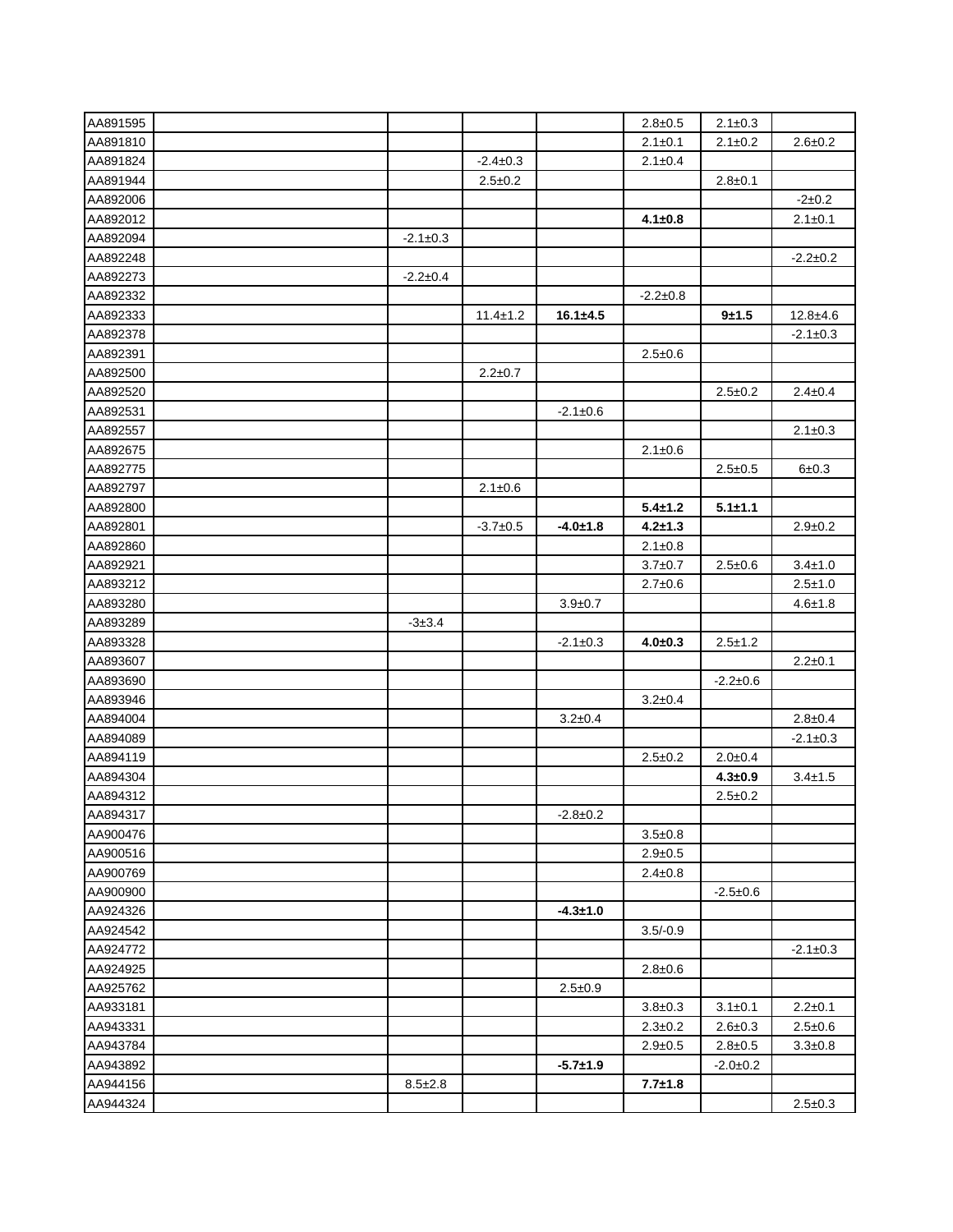| AA944422 |  |                | $3.2 \pm 0.6$  |                |                | $2.4 \pm 0.3$  |
|----------|--|----------------|----------------|----------------|----------------|----------------|
| AA944856 |  |                |                |                |                | $2.5 \pm 0.1$  |
| AA945054 |  |                |                |                | $-4.1 \pm 3.2$ |                |
| AA945169 |  | $12.3 + 11.9$  | $-2.0 + 6.9$   | $14.6 + 5.0$   |                |                |
| AA945867 |  | $2.6 \pm 0.2$  |                |                |                |                |
| AA946503 |  | $4.9 \pm 0.8$  | $15.7 + 5.5$   |                | $6.2 + 0.7$    | $15.3 \pm 5.7$ |
| AA955388 |  |                | $-2.2 \pm 0.9$ | $2.2 \pm 0.3$  |                |                |
| AA956114 |  |                |                | $2.0 + 0.4$    |                |                |
| AA956930 |  |                |                |                | $2.0 + 0.6$    |                |
| AA956941 |  |                |                | $-3.9+0.9$     | $-3.3 \pm 0.8$ |                |
| AA957003 |  |                |                |                | $2.3 \pm 0.4$  |                |
| AA963674 |  |                |                | $2 + 0.3$      |                |                |
| AA964379 |  |                | $-2.2 \pm 0.6$ | $2.4 \pm 0.3$  |                | $2.1 \pm 0.2$  |
| AA996484 |  |                |                | $2.8 \pm 0.3$  | $2.3 \pm 0.9$  |                |
| AA997614 |  |                |                | $3.4 \pm 0.2$  | $2.7 \pm 0.4$  | $2.3 \pm 0.6$  |
| AA998446 |  |                |                | $2.5 \pm 0.6$  |                |                |
| AA998683 |  | $4.7 \pm 1.4$  | $22.4 \pm 6.1$ | $6.9 + 6.0$    | $4.0 + 0.3$    | 27.9±12.3      |
| AI007824 |  |                |                |                |                | $-3.3 \pm 0.8$ |
| AI008852 |  |                |                | $-3 \pm 0.4$   |                | $-3.7+0.7$     |
| AI008888 |  |                | $2.2 \pm 1.0$  |                |                | $2.2 \pm 0.6$  |
| AI009801 |  |                | $-5.8 + 0.8$   |                |                |                |
| AI010292 |  |                |                |                |                | $-2.4 \pm 0.3$ |
| AI011556 |  |                | $2.2 \pm 0.1$  |                |                |                |
| AI011706 |  |                |                |                | $2.3 \pm 0.8$  |                |
| AI012030 |  |                |                | $2.8 \pm 0.9$  | $3.3 + 0.7$    | $4.6 \pm 1.5$  |
| AI013472 |  |                |                |                | $-2.4 \pm 0.3$ |                |
| AI013513 |  |                |                |                | $2.3 + 1.0$    | $2.3 \pm 0.4$  |
| AI014163 |  | $2.5 \pm 0.6$  |                |                |                |                |
| AI028975 |  |                | $-2.4 \pm 0.8$ |                |                |                |
| AI029183 |  | $-3.5+0.5$     |                | $7.8 + 1.6$    | $2.7 \pm 0.4$  | $3.6 + 1.1$    |
| AI043631 |  |                |                | $2.7 \pm 0.5$  |                |                |
| AI044341 |  |                | $-2.8 \pm 0.4$ |                |                |                |
| AI044508 |  | $-2.2 \pm 0.2$ |                |                | $-2.4 \pm 0.3$ |                |
| AI044517 |  |                |                | $2.5 \pm 0.6$  |                |                |
| AI045030 |  | $4.8 \pm 0.1$  |                | $4.9 + 1.4$    | $9.8 + 1.0$    | $4.6 \pm 1.6$  |
| AI058941 |  |                |                | $2.3 \pm 0.6$  |                | $3.1 \pm 0.8$  |
| AI069982 |  |                |                | $-5.7 + 1.1$   |                |                |
| AI070721 |  |                |                |                | $2 + 0.1$      |                |
| AI070848 |  |                | $-3.7 \pm 1.0$ |                |                |                |
| AI071299 |  |                |                |                | $4.0 + 0.4$    |                |
| AI071498 |  |                | $-2.4 \pm 0.5$ |                |                |                |
| AI073056 |  | $-2+1.0$       | $-5.7 + 2.0$   |                |                |                |
| AI073204 |  |                |                | $-3.1 \pm 0.6$ |                |                |
| AI101103 |  |                | $-3.2 \pm 0.5$ |                |                |                |
| AI101743 |  |                |                | $2.2 \pm 0.2$  |                |                |
| AI102044 |  |                |                |                | $-2+0.3$       | $-3.5 \pm 1.1$ |
| AI102505 |  |                | $-4+1.3$       |                |                |                |
| AI102562 |  | $8.1 \pm 1.8$  |                | $2.6 + 0.1$    | $6.4 \pm 1.3$  | $3.7 \pm 1.0$  |
| AI102620 |  |                |                |                | $2.2 \pm 0.2$  |                |
| AI102868 |  |                |                | $-2.2 \pm 0.3$ | $-2.4 \pm 1.0$ |                |
| AI104012 |  |                |                |                | $2 \pm 0.3$    |                |
| AI105076 |  |                |                | $2.5 \pm 0.2$  |                |                |
|          |  |                |                |                |                |                |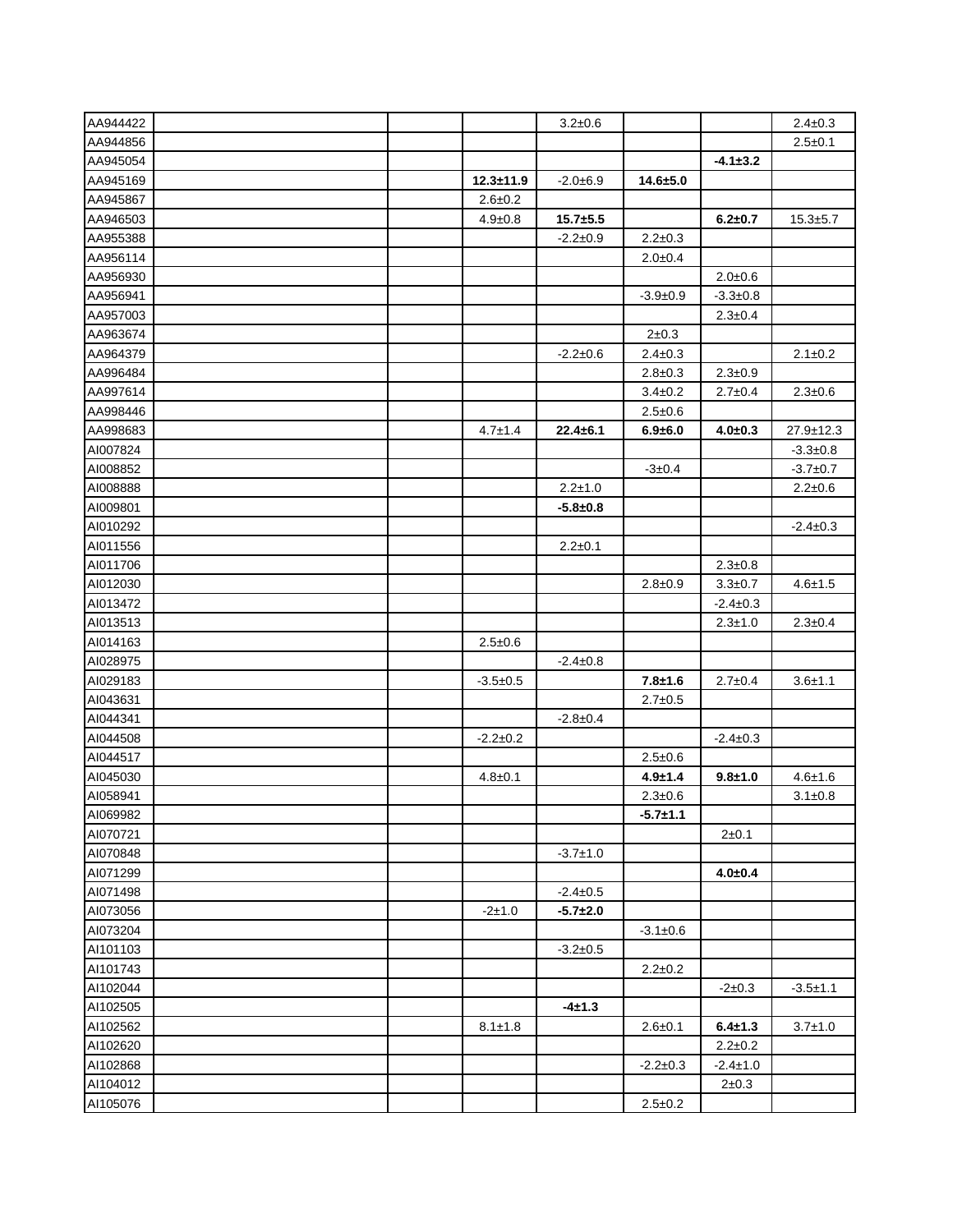| AI111401 |                |                |                | $2 + 0.2$      |                |                |
|----------|----------------|----------------|----------------|----------------|----------------|----------------|
| AI112516 |                |                |                |                | $2.4 \pm 0.7$  |                |
| AI136891 |                | $2.2 + 1.0$    |                |                |                |                |
| AI136977 |                |                |                | $2.7 \pm 0.2$  |                | $3.0 + 0.7$    |
| AI137246 |                |                |                | $5.0 + 0.8$    | $2.7 \pm 0.9$  |                |
| AI137583 |                | $2.1 \pm 0.5$  |                |                |                |                |
| AI145680 |                |                |                |                |                | $3.6 + 0.5$    |
| AI146018 |                |                |                | $3.4 \pm 2.0$  | $4.0 + 0.8$    |                |
| AI169327 |                | $10.3 + 1.6$   | $12.4 \pm 3.9$ |                | $10.6 + 0.7$   | $13.6 + 5.2$   |
| AI169372 |                |                |                | $2.7 \pm 1.1$  |                |                |
| AI169756 |                |                |                |                | $3.0+0.3$      |                |
| AI170613 |                |                | $-2.0 \pm 0.3$ |                |                |                |
| AI170911 |                |                |                | $2.1 \pm 0.5$  |                |                |
| AI171734 |                |                |                | $3.3 + 0.5$    |                |                |
| AI171962 |                |                | $2 + 0.1$      |                | $2.3 \pm 0.1$  |                |
| AI171966 |                |                | $6.7 + 1.9$    |                |                | $3.8 + 0.3$    |
| AI172064 |                |                |                |                |                | $4.9 + 1.7$    |
| AI172162 |                |                |                |                |                | $-2.1 \pm 0.6$ |
| AI172476 |                | $6.0 + 0.3$    |                |                | $3.2 \pm 0.3$  |                |
| AI175900 |                |                |                | $2.1 \pm 0.4$  | $2.3 \pm 0.2$  |                |
| AI175935 |                |                |                |                |                | $2.3 \pm 0.5$  |
| AI175959 |                | $2.3 \pm 0.4$  |                | $3.1 \pm 0.7$  | $2.3 + 0.3$    | $2.2 \pm 0.3$  |
| AI176456 |                | $3.6 + 0.1$    | $5.0 + 1.4$    |                | $3.4 \pm 0.2$  | $6.2 + 1.2$    |
| AI176658 |                |                | $8.7 + 1.7$    |                | $2.4 \pm 0.3$  | $17.0 + 4.1$   |
| AI176662 |                |                |                | $8.7 + 0.4$    | $3.0 + 0.2$    |                |
| AI177004 |                |                | $-3.5 \pm 1.2$ |                |                |                |
| AI177052 |                |                |                | $2.9 \pm 0.7$  | $2.1 \pm 0.2$  |                |
| AI177096 |                |                |                |                |                | $2.6 + 0.2$    |
| AI177683 |                |                |                |                |                | $2.2 \pm 0.3$  |
| AI179150 |                |                |                |                |                | $-2.4 \pm 0.7$ |
| AI179610 |                | $4.1 \pm 0.5$  |                |                | $5.5 + 0.5$    | $5.6 + 1.9$    |
| AI179916 |                |                |                | $2.2 \pm 0.1$  |                |                |
| AI227887 |                |                |                | $2.2 \pm 0.5$  |                |                |
| Al228738 |                |                | $-2.2 \pm 0.4$ | $2.3 \pm 0.2$  |                |                |
| AI229031 |                |                |                | $4.8 + 0.4$    | $4.5 \pm 0.4$  | $2.1 \pm 0.3$  |
| AI229655 |                |                |                |                |                | $3.3 \pm 1.4$  |
| AI230211 | $-3 \pm 0.6$   |                |                |                |                |                |
| AI230354 |                |                |                |                |                | $3.7 \pm 1.6$  |
| AI230572 |                |                | $2.8 \pm 0.7$  |                |                |                |
| Al231164 |                |                |                | 3.±0.2         |                | $2.4 \pm 0.4$  |
| AI231292 |                |                |                |                |                | $-2.2 \pm 0.4$ |
| AI231354 |                |                |                | $4.1 \pm 0.6$  | $3.8 + 0.4$    | $2.7 \pm 0.4$  |
| AI231445 |                | $-2.8 \pm 0.5$ |                | $3.1 \pm 0.4$  |                |                |
| AI232096 |                |                |                |                | $-2.1 \pm 0.4$ |                |
| Al232477 |                |                | $2.2 \pm 0.3$  |                |                |                |
| Al234730 |                |                |                | $-3.8 \pm 1.0$ |                |                |
| AI234939 |                | $-2.0 \pm 0.5$ |                | $2.2 \pm 0.3$  |                |                |
| AI235707 |                | $-2.0 \pm 0.7$ |                |                | $2.5 \pm 0.2$  |                |
| Al235890 |                |                |                |                | $2.1 \pm 0.5$  |                |
| AI236597 | $-2.1 \pm 0.1$ |                |                |                |                |                |
| Al237535 |                |                |                |                | $2.8 \pm 0.2$  | $2.5 \pm 1.0$  |
| AI638949 |                |                |                | $-2+0.3$       |                |                |
|          |                |                |                |                |                |                |